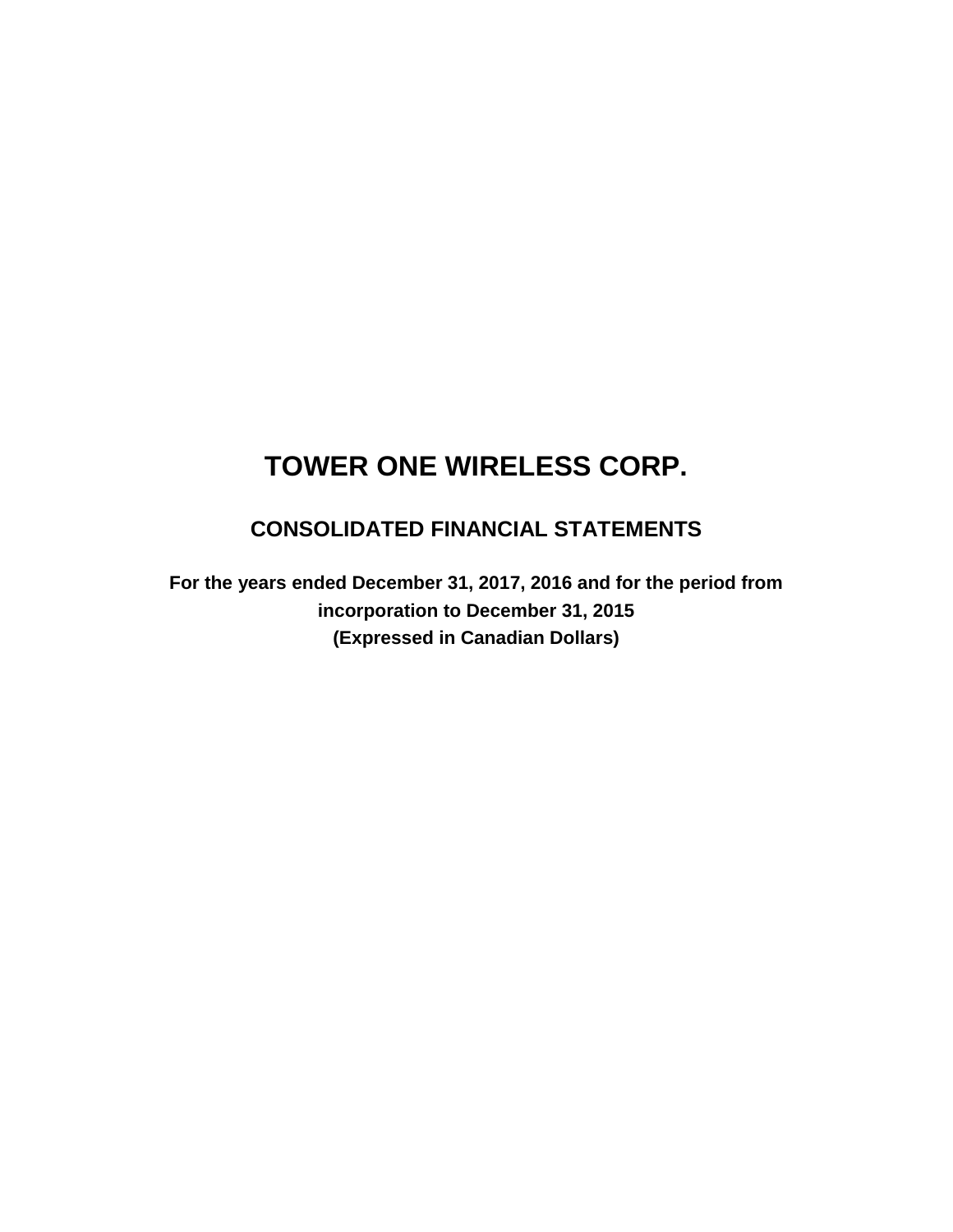

11th floor, 1050 West Pender Street, Vancouver, BC, Canada V6E 3S7

Tel: 604, 714, 3600 Fax: 604, 714, 3669 Web: manningelliott.com

#### **REPORT OF INDEPENDENT REGISTERED PUBLIC ACCOUNTING FIRM**

To the Shareholders of Tower One Wireless Corp.

#### **Opinion on the Consolidated Financial Statements**

We have audited the accompanying consolidated financial statements of Tower One Wireless Corp. which comprise the consolidated statements of financial position as at December 31, 2017 and 2016, and the statements of comprehensive loss, changes in equity and cash flows for the years ended December 31, 2017 and 2016, and the period from incorporation to December 31, 2015, and the related notes comprising a summary of significant accounting policies and other explanatory information.

In our opinion, the consolidated financial statements present fairly, in all material respects, the consolidated financial position of Tower One Wireless Corp. as at December 31, 2017 and 2016, and its financial performance and its cash flows for the years ended December 31, 2017 and 2016, and the period from incorporation to December 31, 2015, in accordance with International Financial Reporting Standards as issued by the International Accounting Standards Board.

#### **Emphasis of Matter**

The accompanying consolidated financial statements have been prepared assuming the Company will continue as a going concern. As discussed in Note 1 to the financial statements, the Company has a working capital deficit and has accumulated losses since inception. These factors raise substantial doubt about the Company's ability to continue as a going concern. Management's plans in regard to these matters are also discussed in Note 1. The consolidated financial statements do not include any adjustments that might result from the outcome of this uncertainty.

#### **Management's Responsibility for the Consolidated Financial Statements**

Management is responsible for the preparation and fair presentation of these consolidated financial statements in accordance with International Financial Reporting Standards as issued by the International Accounting Standards Board, and for such internal control as management determines is necessary to enable the preparation of the consolidated financial statements that are free from material misstatement, whether due to fraud or error.

#### **Auditors' Responsibility**

Our responsibility is to express an opinion on these consolidated financial statements based on our audits. We conducted our audits in accordance with Canadian generally accepted auditing standards and the standards of the PCAOB. Those standards require that we comply with ethical requirements, and plan and perform the audits to obtain reasonable assurance about whether the consolidated financial statements are free from material misstatement. Those standards also require that we comply with ethical requirements. We are a public accounting firm registered with the PCAOB and are required to be independent with respect to the Company in accordance with the U.S. federal securities laws and the applicable rules and regulations of the Securities and Exchange Commission and the PCAOB. Further, we are required to be independent of the Company in accordance with the ethical requirements that are relevant to our audits of the consolidated financial statements in Canada and to fulfill our other ethical responsibilities in accordance with these requirements.

An audit involves performing procedures to obtain audit evidence about the amounts and disclosures in the consolidated financial statements. The procedures selected depend on our judgment, including the assessment of the risks of material misstatement of the consolidated financial statements, whether due to fraud or error. In making those risk assessments, we consider internal control relevant to the entity's preparation and fair presentation of the consolidated financial statements in order to design audit procedures that are appropriate in the circumstances, but not for the purpose of expressing an opinion on the effectiveness of the entity's internal control. An audit also includes evaluating the appropriateness of accounting policies used and the reasonableness of accounting estimates made by management, as well as evaluating the overall presentation of the consolidated financial statements.

We believe that the audit evidence we have obtained based on our audits is sufficient and appropriate to provide a basis for our audit opinion.

*/s/ Manning Elliott LLP*

CHARTERED PROFESSIONAL ACCOUNTANTS Vancouver, British Columbia April 30, 2018

We have served as the Company's auditor since 2016.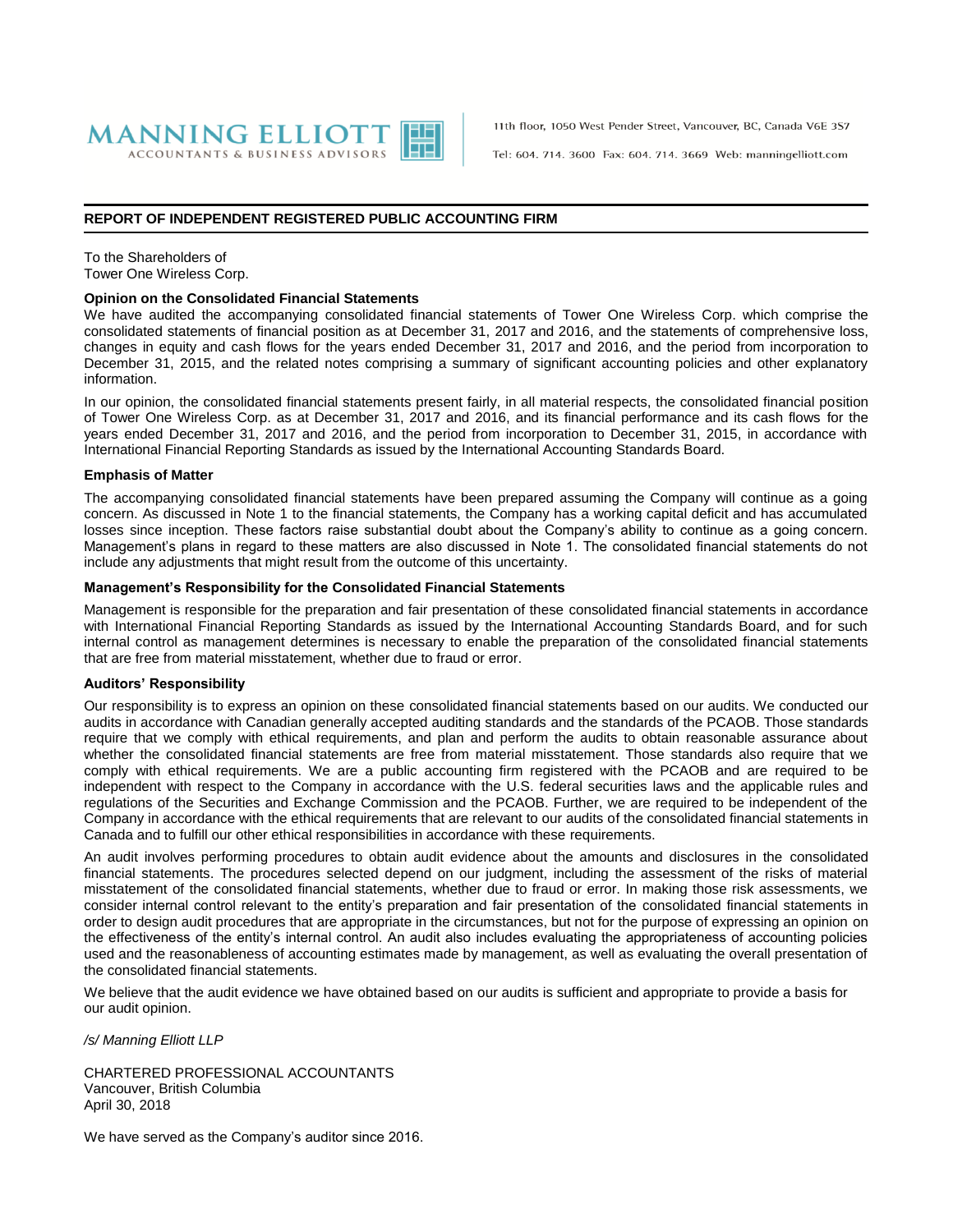## Consolidated Statements of Financial Position

As at December 31, 2017 and 2016

(Expressed in Canadian Dollars)

|                                                 | Note          | 2017        | 2016       |
|-------------------------------------------------|---------------|-------------|------------|
|                                                 |               | \$          | \$         |
| <b>Current Assets</b>                           |               |             |            |
| Cash                                            |               | 284,225     | 9,864      |
| Amounts receivable                              |               | 90,940      |            |
| Prepaid expenses and deposits                   |               | 121,864     | 114,032    |
|                                                 |               | 497,029     | 123,896    |
| Other                                           |               | 14,436      |            |
| Intangible asset                                | 4             | 1,922,883   |            |
| Equipment                                       | 7             | 2,866,696   | 248,478    |
|                                                 |               | 5,301,044   | 372,374    |
| <b>Current Liabilities</b>                      |               |             |            |
| <b>Bank indebtedness</b>                        |               | 48,096      |            |
| Accounts payable and accrued liabilities        |               | 904,342     | 70,406     |
| Deferred revenue                                |               | 4,210       | 4,480      |
| Due to related parties                          | 8             |             | 615,522    |
| Loans from related parties                      | 8             | 1,340,650   |            |
|                                                 |               | 2,297,298   | 690,408    |
| Deferred income tax liability                   | 12            | 588,824     |            |
|                                                 |               | 2,886,122   | 690,408    |
| <b>Shareholders' Equity (Deficiency)</b>        |               |             |            |
| Share capital                                   | 9             | 10,635,886  | 4,300      |
| Subscriptions received                          |               | 170,000     |            |
| Contributed surplus                             |               | 1,344,884   |            |
| Non-controlling interest                        |               | 188,156     |            |
| <b>Deficit</b>                                  |               | (9,896,705) | (313, 155) |
| Accumulated other comprehensive loss            |               | (27, 299)   | (9, 179)   |
|                                                 |               | 2,414,922   | (318, 034) |
|                                                 |               | 5,301,044   | 372,374    |
| Nature of operations and going concern (Note 1) |               |             |            |
| Commitments (Note 16)                           |               |             |            |
| Subsequent events (Note 17)                     |               |             |            |
| Approved on behalf of the Board of Directors:   |               |             |            |
| "Alejandro Ochoa"                               | "Brian Gusko" |             |            |

The accompanying notes are an integral part of these consolidated financial statements.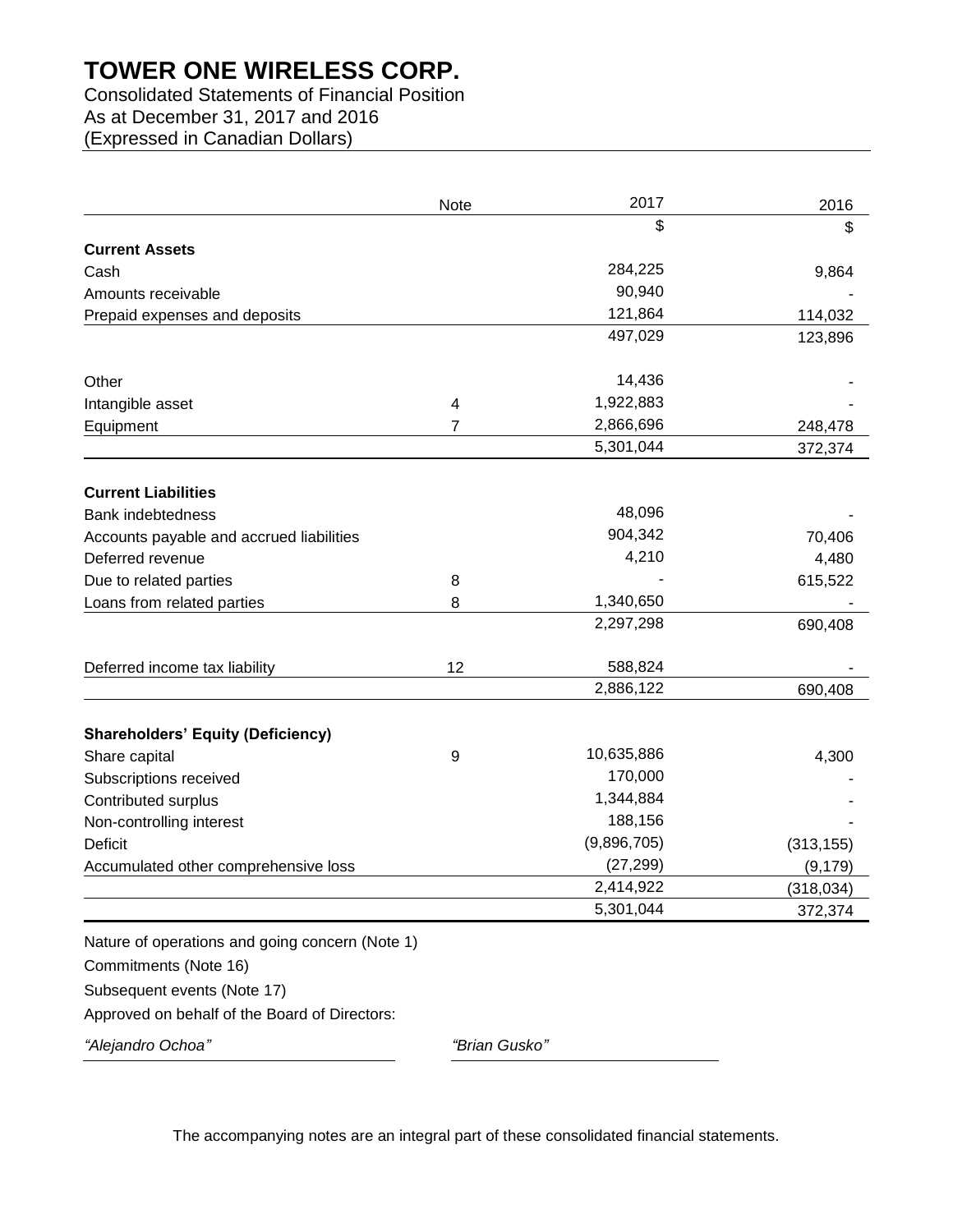Consolidated Statements of Comprehensive Loss For the Years Ended December 31, 2017, 2016, And the period from incorporation to December 31, 2015 (Expressed in Canadian Dollars)

|                                                      | Note           | 2017          | 2016       | 2015      |
|------------------------------------------------------|----------------|---------------|------------|-----------|
|                                                      |                | \$            | \$         | \$        |
| <b>Revenues</b>                                      |                | 200,498       | 19,403     |           |
| <b>Expenses</b>                                      |                |               |            |           |
| Advertising and promotion                            |                | 1,199,150     |            |           |
| Amortization                                         | $\overline{7}$ | 94,468        | 3,440      |           |
| Bank charges and interest                            |                | 380,864       | 4,491      |           |
| Maintenance                                          |                | 72,579        |            |           |
| Office and miscellaneous                             |                | 128,184       | 60,113     |           |
| Permits and licenses                                 |                | 41,901        | 2,046      |           |
| Professional fees                                    |                | 1,710,312     | 204,561    | 21,151    |
| Share-based compensation                             | 9              | 3,693,799     |            |           |
| <b>Supplies</b>                                      |                | 115,424       |            |           |
| <b>Travel</b>                                        |                | 333,366       | 29,631     |           |
| Wages and benefits                                   |                | 72,011        | 7,125      |           |
|                                                      |                | 7,842,058     | 311,407    |           |
| Loss before other income                             |                | (7,641,560)   | (292,004)  | (21, 151) |
|                                                      |                |               |            |           |
| <b>Other Expenses</b>                                |                |               |            |           |
| Impairment of investments                            | 3              | (461, 360)    |            |           |
| Listing expense<br>Allowance for advances receivable |                | (1, 144, 167) |            |           |
|                                                      |                | (286, 289)    |            |           |
| Write-off of VAT receivable                          |                | (435, 301)    |            |           |
|                                                      |                | (2,327,117)   |            |           |
| Net loss before income taxes                         |                | (9,968,677)   | (292,004)  | (21, 151) |
|                                                      | 12             |               |            |           |
| Deferred income tax recovery<br><b>Net loss</b>      |                | 105,000       |            |           |
|                                                      |                | (9,863,677)   | (292,004)  | (21, 151) |
| Other comprehensive loss                             |                |               |            |           |
| Item that will be reclassified to profit or loss:    |                |               |            |           |
| Foreign exchange translation adjustment              |                | (18, 120)     | (9, 179)   |           |
| <b>Net and Comprehensive loss</b>                    |                | (9,881,797)   | (301, 183) |           |
|                                                      |                |               |            |           |
| Net loss attributable to:                            |                |               |            |           |
| Shareholders of the Company                          |                | 9,583,550     | (292,004)  | (21, 151) |
| Non-controlling interest                             |                | 280,127       |            |           |
|                                                      |                | 9,863,677     | (292,004)  | (21, 151) |
| Other comprehensive loss attributable to:            |                |               |            |           |
| Shareholders of the Company                          |                | 11,592        | (9, 179)   |           |
| Non-controlling interest                             |                | 6,528         |            |           |
|                                                      |                | 18,120        | (9, 179)   |           |
| Loss per common share - basic and diluted            |                | (0.16)        | (29.20)    | (2.12)    |
|                                                      |                |               |            |           |
| Weighted average number of common shares outstanding |                | 58,115,156    | 10,000     | 10,000    |

The accompanying notes are an integral part of these consolidated financial statements.

10,000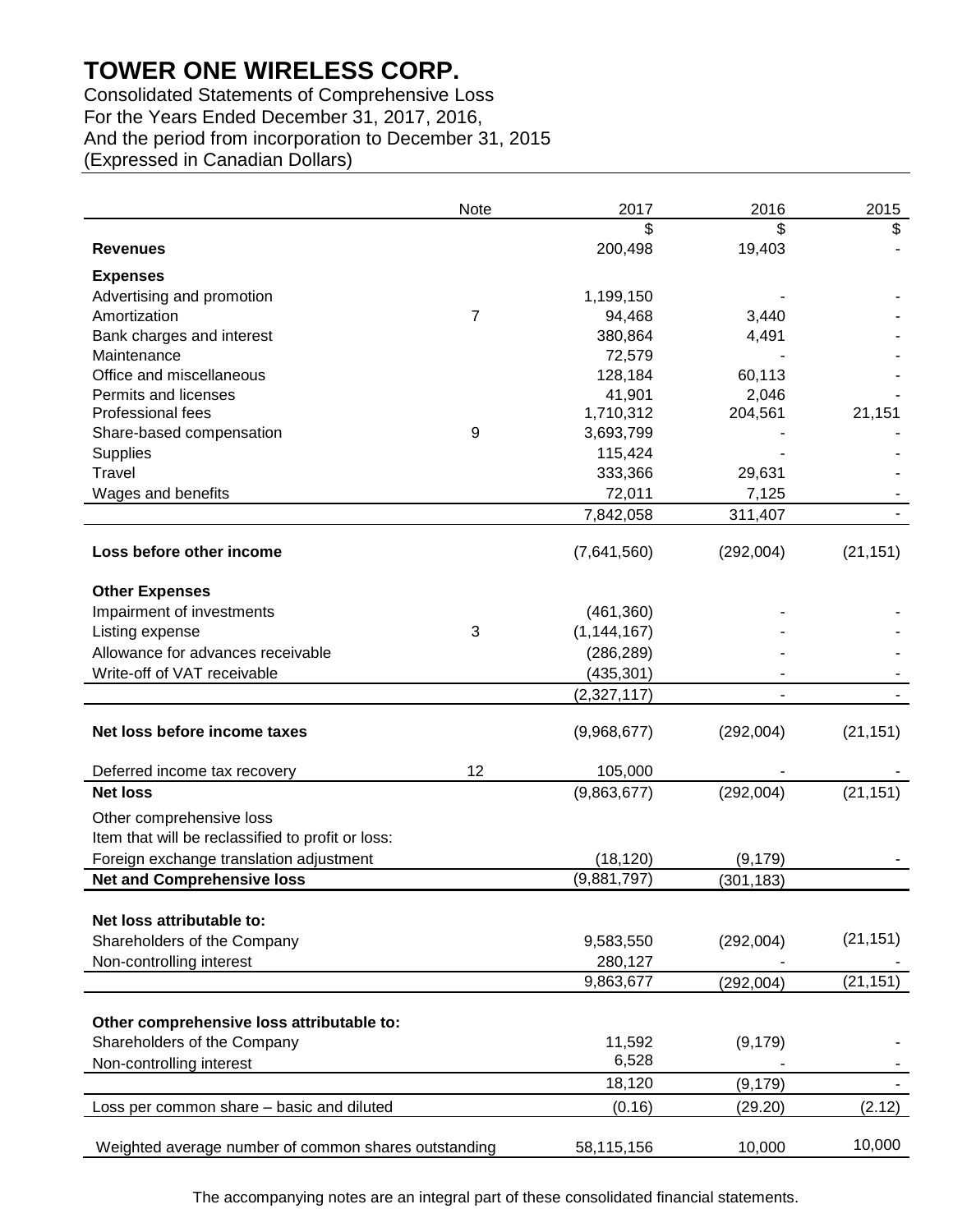Consolidated Statement of Changes in Shareholders' Equity

(Expressed in Canadian Dollars)

|                                                                       | Number of<br>Common<br><b>Shares</b> | <b>Share</b><br>Capital | <b>Subscription</b><br>Receivable | <b>Contributed</b><br><b>Surplus</b> | <b>Deficit</b> | <b>Accumulated</b><br>Other<br>Comprehensive<br>Loss | <b>Deficiency</b><br>Attributable to<br><b>Shareholders of</b><br>the Company | Non-<br>controlling<br>interest | Total       |
|-----------------------------------------------------------------------|--------------------------------------|-------------------------|-----------------------------------|--------------------------------------|----------------|------------------------------------------------------|-------------------------------------------------------------------------------|---------------------------------|-------------|
|                                                                       |                                      |                         |                                   |                                      | \$             | \$.                                                  |                                                                               | ደ                               |             |
| Balance at December 31, 2015                                          | 10,000                               | 4,300                   |                                   |                                      | (21, 151)      |                                                      | (16, 851)                                                                     |                                 | (16, 851)   |
| Comprehensive loss                                                    |                                      |                         |                                   |                                      | (292,004)      | (9, 179)                                             | (301, 183)                                                                    |                                 | (301, 183)  |
| Balance at December 31, 2016                                          | 10,000                               | 4,300                   |                                   |                                      | (313, 155)     | (9, 179)                                             | (318,034)                                                                     |                                 | (318,034)   |
| Derecognition of Tower Three shares<br>Shares issuance to Tower Three | (10,000)                             |                         |                                   |                                      |                |                                                      |                                                                               |                                 |             |
| shareholders<br>Recognition of shares issued to Tower                 | 30,000,000                           |                         |                                   |                                      |                |                                                      |                                                                               |                                 |             |
| One shareholders                                                      | 6,735,885                            | 1,010,383               |                                   |                                      |                | $\sim$                                               | 1,010,383                                                                     |                                 | 1,010,383   |
| Shares issued to Rojo (Note 9)                                        | 500,000                              | 175,000                 |                                   |                                      |                |                                                      | 175,000                                                                       |                                 | 175,000     |
| Shares issued for Evotech (Note 4)                                    | 1,500,000                            | 480,000                 |                                   |                                      |                |                                                      | 480,000                                                                       |                                 | 480,000     |
| Acquisition of Evotech (Note 4)                                       |                                      |                         |                                   |                                      |                |                                                      |                                                                               | 509,524                         | 509,524     |
| Shares issued for services (Note 9)                                   | 1,000,000                            | 340,000                 |                                   |                                      |                |                                                      | 340,000                                                                       |                                 | 340,000     |
| Shares issued for cash, net                                           | 15,484,912                           | 2,092,651               |                                   | 142,319                              |                |                                                      | 2,234,970                                                                     |                                 | 2,234,970   |
| Share subscriptions received                                          |                                      |                         | 170,000                           |                                      |                |                                                      | 170,000                                                                       |                                 | 170,000     |
| Share-based compensation                                              |                                      |                         | $\sim$                            | 3,917,778                            |                |                                                      | 3,917,778                                                                     |                                 | 3,917,778   |
| Exercise of warrants                                                  | 3,774,466                            | 1,132,340               |                                   |                                      |                |                                                      | 1,132,340                                                                     |                                 | 1,132,340   |
| Exercise of options                                                   | 11,130,435                           | 5,401,212               |                                   | (2,715,213)                          |                |                                                      | 2,685,999                                                                     |                                 | 2,685,999   |
| Net loss                                                              |                                      |                         |                                   |                                      | (9,583,550)    |                                                      | (9,583,550)                                                                   | (280, 127)                      | (9,863,677) |
| Other comprehensive loss                                              |                                      |                         |                                   |                                      |                | (18, 120)                                            | (18, 120)                                                                     | (41, 241)                       | (59, 631)   |
| Balance at December 31, 2017                                          | 70,125,698                           | 10,635,886              | 170,000                           | 1,344,884                            | (9,896,705)    | (27, 299)                                            | 2,226,767                                                                     | 188,156                         | 2,414,922   |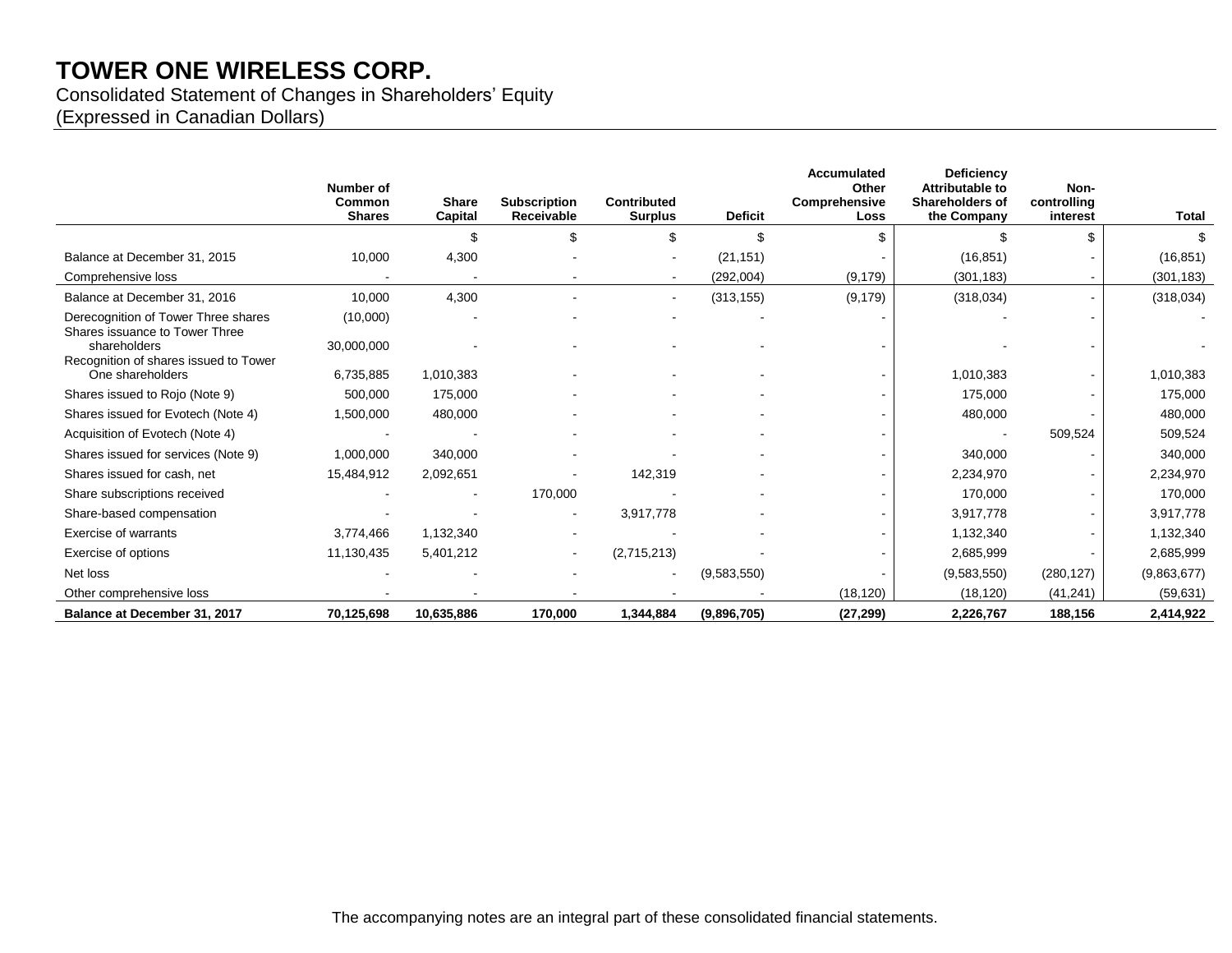Consolidated Statements of Cash Flows For the Years Ended December 31, 2017, 2016 And the period from incorporation on December 30, 2015 to December 31, 2015 **(Expressed in Canadian Dollars)**

|                                             | 2017          | 2016       | 2015      |
|---------------------------------------------|---------------|------------|-----------|
|                                             | \$            | \$         | \$        |
| Cash flows from operating activities        |               |            |           |
| Net loss                                    | (9,863,677)   | (292,004)  | (21, 151) |
| Items not affection cash:                   |               |            |           |
| Accretion expense                           | 219,990       |            |           |
| Allowance for VAT                           | 435,301       |            |           |
| Amortization                                | 94,468        | 3,440      |           |
| Foreign exchange                            | 389,720       |            |           |
| Impairment of investments                   | 292,538       |            |           |
| Income tax recovery                         | (105,000)     |            |           |
| Listing expense                             | 1,144,167     |            |           |
| Share-based compensation                    | 3,693,799     |            |           |
| Shares issued for services                  | 340,000       |            |           |
|                                             | (3,358,694)   | (288, 564) | (21, 151) |
| Changes in non-cash working capital item:   |               |            |           |
| Accounts payable and accrued liabilities    | (1,262,924)   | 68,363     |           |
| Amounts receivable                          | (526, 241)    |            |           |
| Deferred revenue                            |               | 4,350      |           |
| Due to related parties                      |               | (32, 841)  | 21,151    |
| Other                                       | (14, 436)     |            |           |
| Prepaid expenses                            | (7, 832)      | (110, 723) |           |
|                                             | (5, 170, 127) | (359, 415) | 21,151    |
| Cash flows from investing activities        |               |            |           |
| Cash paid for acquisitions                  | (466, 260)    |            |           |
| Cash received from acquisitions (net)       | 1,382,859     |            |           |
| Equipment                                   | (2,887,196)   | (244,708)  |           |
|                                             | (1,970,597)   | (244,708)  |           |
| <b>Cash flows from financing activities</b> |               |            |           |
| Advances from related parties               |               | 579,187    |           |
| Shares issued for cash, net                 | 3,367,310     |            |           |
| Subscriptions received                      | 170,000       |            |           |
| Stock options exercised                     | 2,686,000     |            |           |
| Loans received                              | 1,317,225     | 34,800     |           |
| Loans repaid                                | (125, 450)    |            |           |
|                                             | 7,415,085     | 613,987    |           |
| Change in cash                              | 274,361       | 9,864      |           |
| Cash, beginning                             | 9,864         |            |           |
|                                             |               |            |           |
| Cash, ending                                | 284,225       | 9,864      |           |

Supplemental Cash Flow Information (Note 14)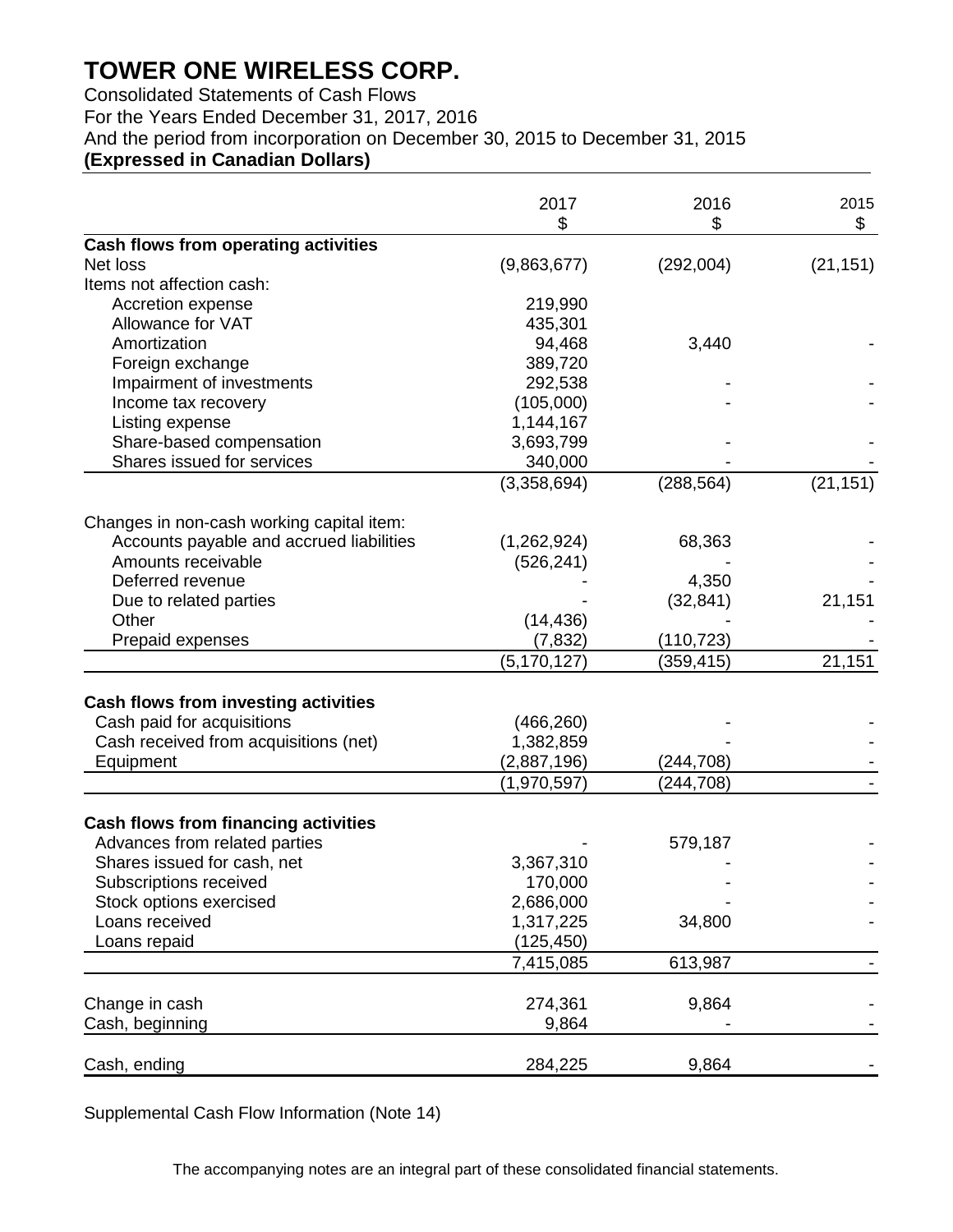Notes to Consolidated Financial Statements For the Years Ended December 31, 2017, 2016 And the period from incorporation on December 30, 2015 to December 31, 2015 (Expressed in Canadian Dollars)

## **1. NATURE OF OPERATIONS AND GOING CONCERN**

Tower One Wireless Corp. (formerly Pacific Therapeutics Ltd.) ("Tower One" or the "Company") was incorporated under the laws of the Province of British Columbia, Canada on September 12, 2005. On October 14, 2011, the Company became a reporting issuer in British Columbia and was approved by the Canadian Securities Exchange ("CSE") and commenced trading on November 16, 2011. The Company's registered office is located at Suite 605, 815 Hornby Street, Vancouver, BC, Canada V6Z 2E6.

On January 17, 2017, Tower One completed a Share Exchange Agreement (the "Agreement") with Tower Three SAS ("Tower Three") and the shareholders of Tower Three. According to the Agreement, Tower One acquired Tower Three by issuing shares which resulted in the shareholders of Tower Three obtaining control of the Company (the "Acquisition"). Accordingly, this transaction was recorded as a reverse acquisition for accounting purposes, with Tower Three being identified as the accounting acquirer. These consolidated financial statements are a continuation of the financial statements of Tower Three while the capital structure is that of the Company. The historical operation assets and liabilities of Tower Three are included in this consolidated financial statements and the comparative figures as at and for the year ended December 31, 2016 and for the period from incorporation on December 30, 2015 to December 31, 2015 are those of Tower Three.

Tower Three was incorporated on December 30, 2015 under the laws of Colombia. Tower Three has secured 4G LTE cellular tower development contracts in Colombia. The Company focuses primarily on building cellular towers in municipalities where there currently is very limited or no cellular coverage. See Note 3.

On March 31, 2017, the Company acquired a 65% ownership interest in Evolution Technology SA ("Evotech"). Evotech is a private company incorporated under the laws of Argentina. Evotech's intended business is to obtain rights and permits for approval of constructing cellular towers in various locations in Argentina. See Note 4.

On October 18, 2017, the Company acquired a 70% ownership interest in Tower Construction & Technical Services, Inc. ("TCTS"). TCTS is a private company incorporated in Florida, USA. See Note 5.

These consolidated financial statements have been prepared on the basis of accounting principles applicable to a going concern, and accordingly, do not purport to give effect to adjustments which may be required should the Company be unable to achieve the objectives above as a going concern. The net realizable value of the Company's assets may be materially less than the amounts recorded in these consolidated financial statements should the Company be unable to realize its assets and discharge its liabilities in the normal course of business. At December 31, 2017, the Company had an accumulated deficit of \$9,896,705 which has been funded primarily by the raising of equity funding and loans. Ongoing operations of the Company are dependent upon the Company's ability to generate sufficient revenues in the future, receive continued financial support and complete equity financings. These factors raise significant doubt about the Company's ability to continue as a going concern.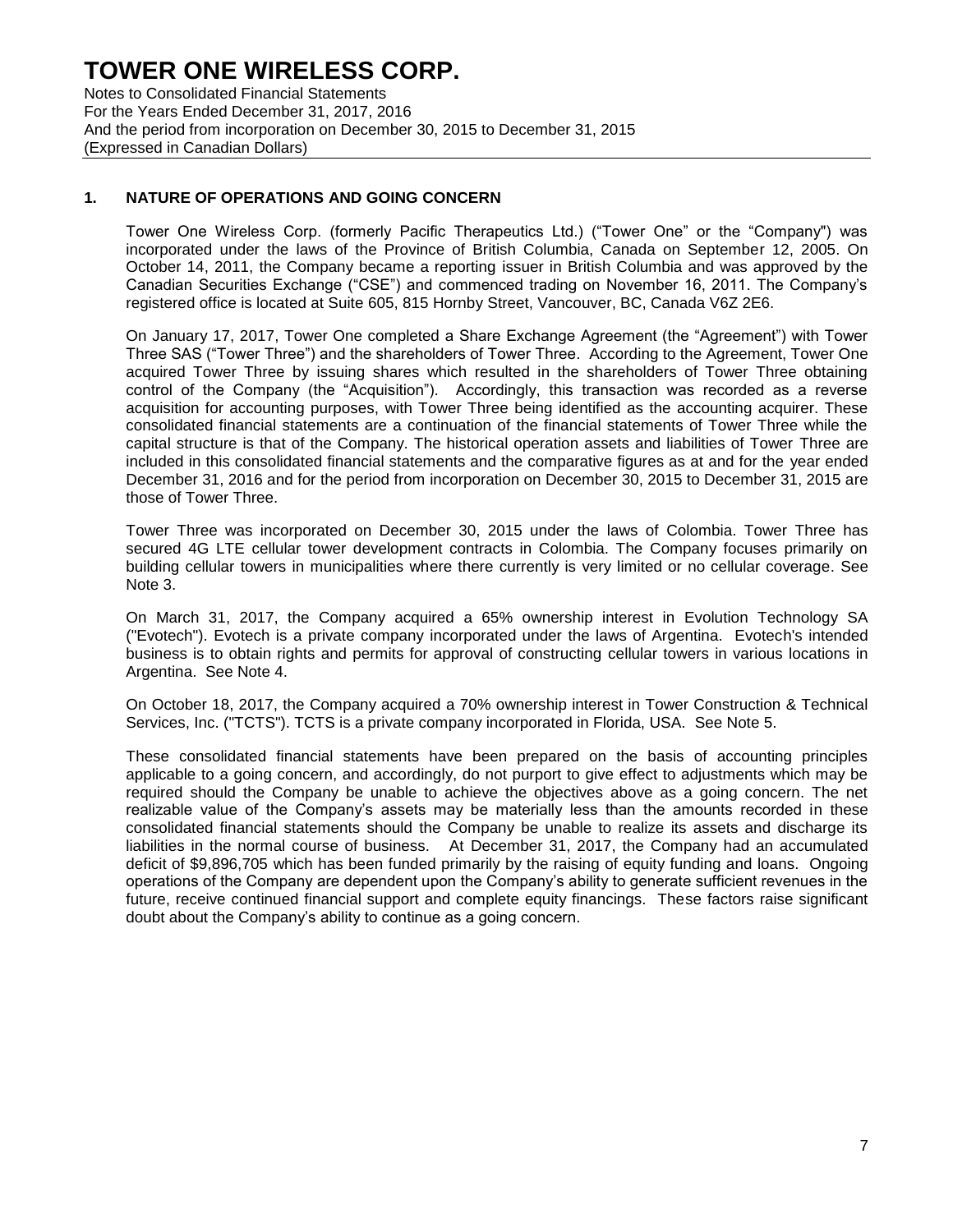Notes to Consolidated Financial Statements For the Years Ended December 31, 2017, 2016 And the period from incorporation on December 30, 2015 to December 31, 2015 (Expressed in Canadian Dollars)

## **2. STATEMENT OF COMPLIANCE AND BASIS OF PRESENTATION**

#### **(a) Statement of Compliance**

These consolidated financial statements of the Company for the years ended December 31, 2017, 2016, and for the period from incorporation on December 30, 2015 to December 31, 2015 have been prepared in accordance with International Financial Reporting Standards ("IFRS") as issued by the International Accounting Standards Board ("IASB").

These consolidated financial statements were approved and authorized for issue by the Board of Directors on April 30, 2018.

#### **(b) Basis of Presentation and Consolidation**

These consolidated financial statements were prepared on a historical cost basis, except for financial instruments classified as fair value through profit or loss. In addition, these consolidated financial statements have been prepared using the accrual basis of accounting, except for cash flow information. The consolidated financial statements as at December 31, 2017 and 2016 and for the years ended December 31, 2017 and 2016 and for the period from incorporation on December 30, 2015 to December 31, 2015 are those of Tower Three SAS. For the year ended December 31, 2017, the consolidated financial statements include the following entities:

| Entites            | Location  | Percentage of ownership | <b>Functional currency</b> |
|--------------------|-----------|-------------------------|----------------------------|
| Tower One          | Canada    | 100%                    | Canadian dollars           |
| <b>Tower Three</b> | Colombia  | 100%                    | Colombian Peso             |
| Innervision        | Colombia  | 90%                     | Colombian Peso             |
| Evotech            | Argentina | 65%                     | Argentina Peso             |
| Tower 3 SAS        | Argentina | 100%                    | Argentina Peso             |
| <b>TCTS</b>        | USA       | 70%                     | US dollars                 |

All significant inter-company balances and transactions have been eliminated on consolidation.

### **(c) Use of Estimates and Judgments**

The Company makes estimates and assumptions about the future that affect the reported amounts of assets and liabilities. Estimates and judgments are continually evaluated based on historical experience and other factors, including expectations of future events that are believed to be reasonable under the circumstances. Significant areas requiring the use of management estimates include the following:

#### (i) Valuation of listing expense

The determination of listing expense involves extensive estimates on the value of shares and the fair values of assets and liabilities at the date of the transaction.

#### (ii) Intangible Assets – useful lives

The Company record intangible assets purchased in a business combination at their fair value. Determining fair value requires management to use estimates that could be material. Following initial recognition, the Company carries the value of intangible assets at cost less accumulated amortization and any accumulated impairment losses. Amortization is recorded on a straight-line basis based upon management's estimate of the useful life and residual value. The estimates are reviewed at least annually and are updated if expectations change as a result of technical obsolescence or legal and other limits to use. A change in the useful life or residual value will impact the reported carrying value of the intangible assets resulting in a change in related amortization expense.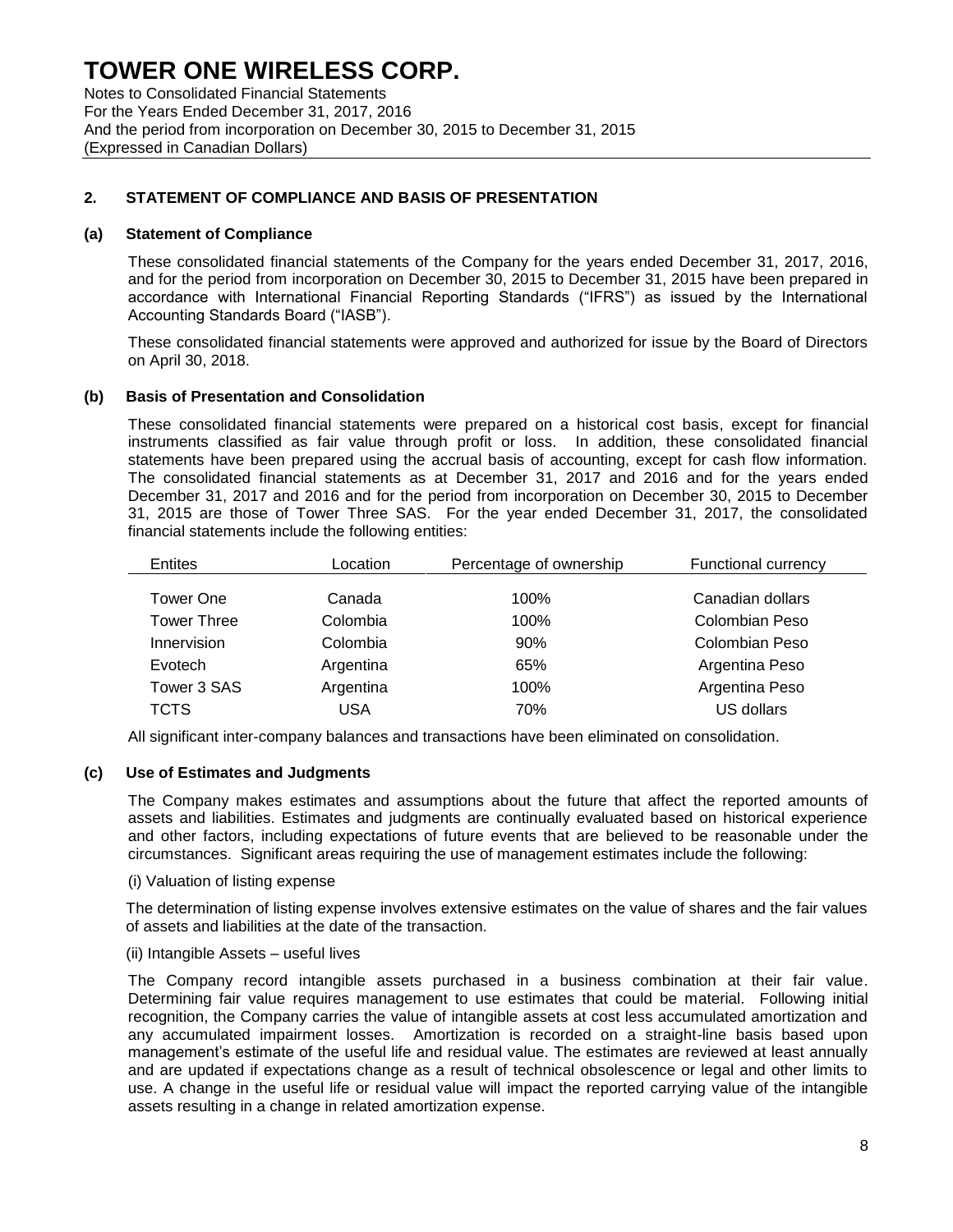Notes to Consolidated Financial Statements For the Years Ended December 31, 2017, 2016 And the period from incorporation on December 30, 2015 to December 31, 2015 (Expressed in Canadian Dollars)

## **2. STATEMENT OF COMPLIANCE AND BASIS OF PRESENTATION (Continued)**

#### **(c) Use of Estimates and Judgments (Continued)**

#### (iv) Inputs into Black-Scholes model

The Company has applied estimates with respect to the valuation of shares issued for non-cash consideration. Shares are valued first at the fair value of services received, and if this not readily determinable, at the fair value of the equity instruments granted at the date the Company receives the goods or services.

The Company measures the cost of equity-settled transactions with employees by reference to the fair value of services performed, and if the fair value of the services performed is not readily determinable, at the fair value of the equity instruments at the date at which they are granted. Estimating fair value for sharebased payment transactions requires determining the most appropriate valuation model, which is dependent on the terms and conditions of the grant. This estimate also requires determining the most appropriate inputs to the valuation model including the fair value of the underlying common shares, the expected life of the share option, volatility and dividend yield. The fair value of the underlying common shares is assessed as the quoted market price on grant date. The assumptions and models used for estimating fair value for share-based payment transactions are discussed in Note 9. Actual results may differ from these estimates and assumptions.

The estimates and underlying assumptions are reviewed on an ongoing basis. Revisions to accounting estimates are recognized in the period in which the estimates is revised if the revision affects only that period or in the period of the revision and further periods if the review affects both current and future periods.

#### (v) Useful lives of Equipment

Amortization is recorded on a declining balance basis based upon management's estimate of the useful life and residual value. The estimates are reviewed at least annually and are updated if expectations change as a result of the physical condition, technical obsolescence or legal and other limits to use. A change in the useful life or residual value will impact the reported carrying value of towers and equipment resulting in a change in related amortization expense.

#### Use of Judgments

Critical accounting judgments are accounting policies that have been identified as being complex or involving subjective judgments or assessments with a significant risk of material adjustment in the year:

#### (i) Going concern

The assessment of whether the going concern assumption is appropriate requires management to take into account all available information about the future, which is at least, but not limited to, twelve months from the end of the reporting period. The Company is aware that material uncertainties related to events or conditions may cast significant doubt upon the Company's ability to continue as a going concern. Further information regarding going concern is outlined in Note 1.

#### (ii) Income taxes

The measurement of income taxes payable and deferred income tax assets and liabilities requires management to make judgments in the interpretation and application of the relevant tax laws. The actual amount of income taxes only becomes final upon filing and acceptance of the tax return by the relevant tax authorities, which occurs subsequent to the issuance of the consolidated financial statements.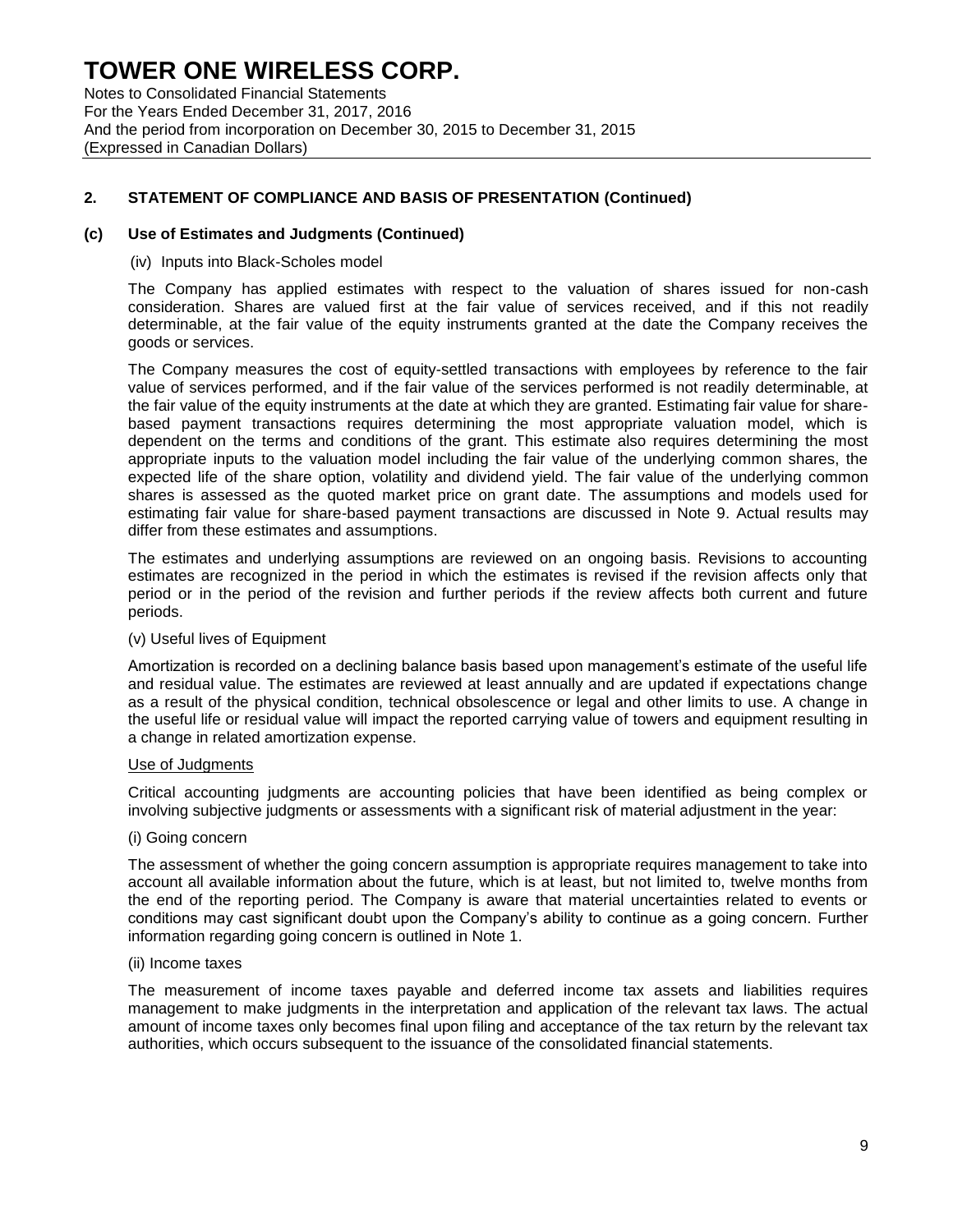Notes to Consolidated Financial Statements For the Years Ended December 31, 2017, 2016 And the period from incorporation on December 30, 2015 to December 31, 2015 (Expressed in Canadian Dollars)

## **2. STATEMENT OF COMPLIANCE AND BASIS OF PRESENTATION (Continued)**

#### **(c) Use of Estimates and Judgments (Continued)**

(iii) Determination of control in business acquisitions

The determination of the acquirer in business acquisitions is subject to judgment and requires the Company to determine which party obtains control of the combining entities. Management applies judgment in determining control by assessing the following three factors: whether the Company has power; whether the Company has exposure or rights to variable returns; and whether the Company has the ability to use its power to affect the amount of its returns. In exercising this judgment, management reviewed the representation on the Board of Directors and key management personnel, the party that initiated the transaction, and each of the entities' activities.

The assessment of whether an acquisition constitutes a business is also subject to judgment and requires the Company to review whether the acquired entity contains all three elements of a business, including inputs, processes and the ability to create output.

#### (iv) Intangible Assets – impairment

The application of the Company's accounting policy for intangible assets expenditures requires judgment in determining whether it is likely that future economic benefits will flow to the Company, which may be based on assumptions about future events or circumstances. Estimates and assumptions may change if new information becomes available. If, after expenditures are capitalized, information becomes available suggesting that the recovery of expenditures is unlikely, the amount capitalized is written off in profit or loss in the period the new information becomes available.

(v) Classification of lease agreements

Management uses judgment in determining whether a lease is a finance lease arrangement that transfers substantially all the risks and rewards of ownership.

#### (vi) Impairment of Equipment

At the end of each reporting period, management makes a judgment whether there are any indications of impairment of its equipment. If there are indications of impairment, management performs an impairment test on a cash-generating unit basis. The impairment test compares the recoverable amount of the asset to its carrying amount. The recoverable amount is the higher of the asset's value in use (present value of the estimated future cash flows) and its estimated fair value less costs of disposal.

(vii) Determination of functional currency

The determination of the functional currency for the Company and its subsidiaries was based on management's judgment of the underlying transactions, events and conditions relevant to each entity.

#### **3. REVERSE ACQUISITION AND LISTING EXPENSE**

On January 17, 2017, the Company completed the transactions described in Note 1 by issuing 30,000,000 common shares to the shareholders of Tower Three. For accounting purposes, the Acquisition is considered to be outside the scope of IFRS 3 *Business Combinations* since Tower One was inactive prior to the Acquisition and were limited to the management of cash resources and the maintenance of its listing and accordingly did not constitute a business. The Acquisition is accounted for in accordance with IFRS 2 *Share-based Payment* whereby Tower Three is deemed to have issued shares in exchange for the net assets or liabilities of Tower One together with its listing status at the fair value of the consideration received by Tower Three.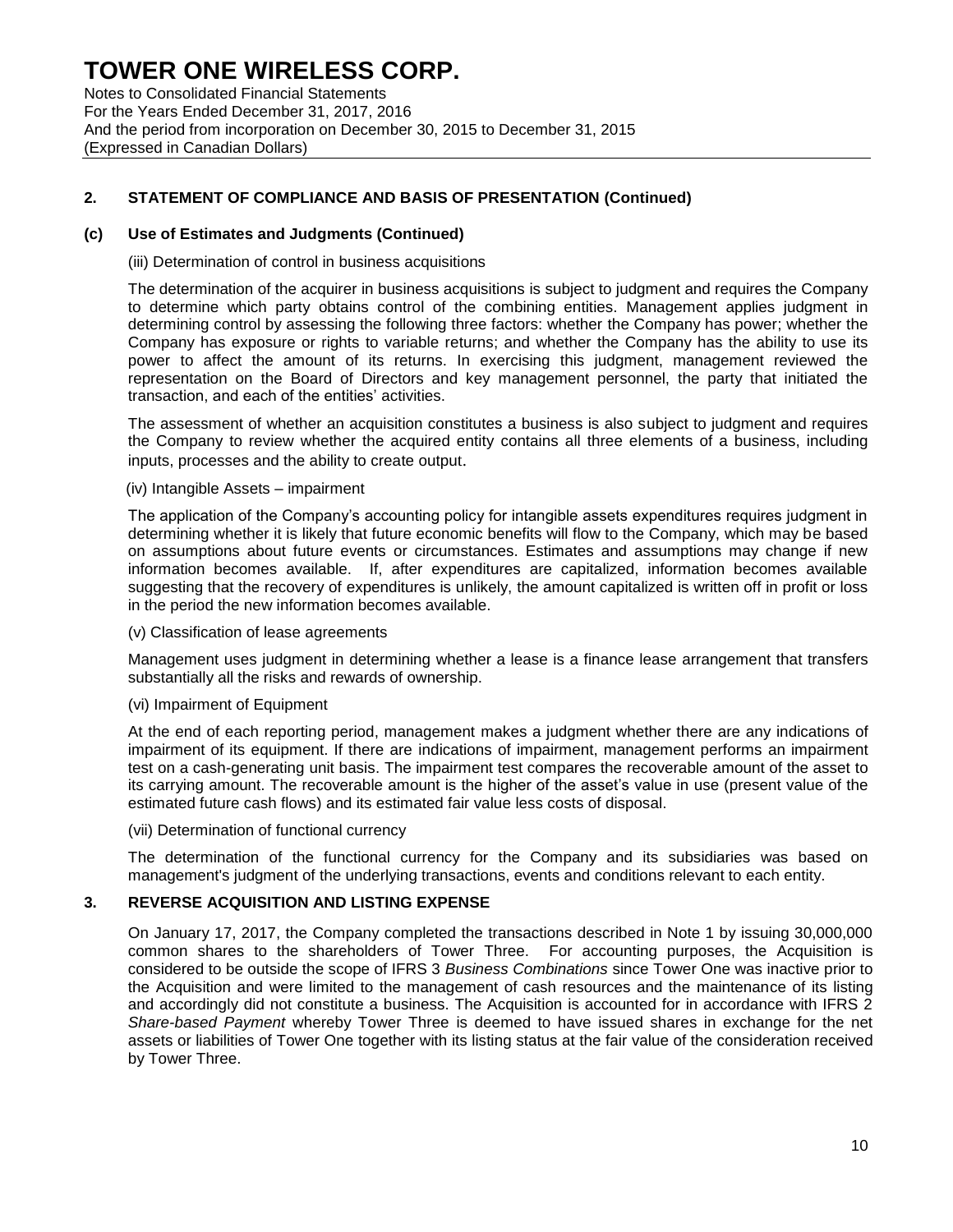Notes to Consolidated Financial Statements For the Years Ended December 31, 2017, 2016 And the period from incorporation on December 30, 2015 to December 31, 2015 (Expressed in Canadian Dollars)

## **3. REVERSE ACQUISITION AND LISTING EXPENSE (Continued)**

Since the share and share based consideration allocated to the former shareholders of the Company on closing the Acquisition is considered within the scope of IFRS 2 *Share-Based Payment*, and the Company cannot identify specifically some or all of the goods or service received in return for the allocation of the shares, the value in excess of the net identifiable assets or obligations plus liabilities assumed by the Company acquired on closing was expensed in the consolidated statement of comprehensive loss as listing expense.

The Company is deemed to have issued 6,735,885 common shares of Tower Three at \$0.15 per common share for a fair value of \$1,010,383, which is included as consideration to the former shareholders of the Company. The \$0.15 value for the above-mentioned shares was based on the fair value from the concurrent private placement.

The fair value of all the consideration given and charged to listing expense was comprised of:

|                                                    | \$          |
|----------------------------------------------------|-------------|
| Fair value of share based consideration allocated: |             |
| Deemed share issuance                              | 1,010,383   |
| Identifiable net obligations assumed:              |             |
| Cash and cash equivalent                           | (1,378,183) |
| Subscriptions received for private placement       | 1,602,257   |
| Other assets                                       | (230,097)   |
| Liabilities                                        | 139,807     |
|                                                    | 133,784     |
| Total listing expense                              | 1,144,167   |

### **4. ACQUISITION OF EVOLUTION TECHNOLOGY SA**

On March 30, 2017, the Company entered into a Share Purchase Offer Agreement with the shareholders of Evolution Technology SA ("Evotech") to acquire a 65% ownership interest. Since its incorporation on March 10, 2016, Evotech has obtained various permits for constructing cellular towers and also has a master lease agreement with a major telecom carrier in Argentina.

To obtain the 65% ownership interest, the Company paid US\$350,000 to the original shareholders of Evotech and transferred US\$400,000 to Evotech for operating expenses. The Company also issued 1,500,000 common shares with a fair value of \$480,000 to the shareholders of Evotech. In addition, the Company is committed to contribute the funds necessary for Evotech to construct 50 towers, or a lower number of towers to be agreed between the parties, for up to a total maximum amount of US\$3,500,000. The original shareholders of Evotech have the option to exchange all and not less than all of the remaining 35% ownership interest in Evotech for 7,000,000 common shares of the Company on or before June 30, 2018 if Evotech constructs 50 towers.

The Company determined that the acquisition of Evotech constituted a business combination as Evotech has inputs, processes and outputs. As such the Company has applied the acquisition method of accounting.

As part of the acquisition of Evotech, the Company has acquired Evotech's master lease agreement, which has been recorded as an intangible asset. The Company has determined that the useful life of this intangible asset is 25 years, and accordingly, the Company recorded an amortization expense of \$59,471 during the year ended December 31, 2017.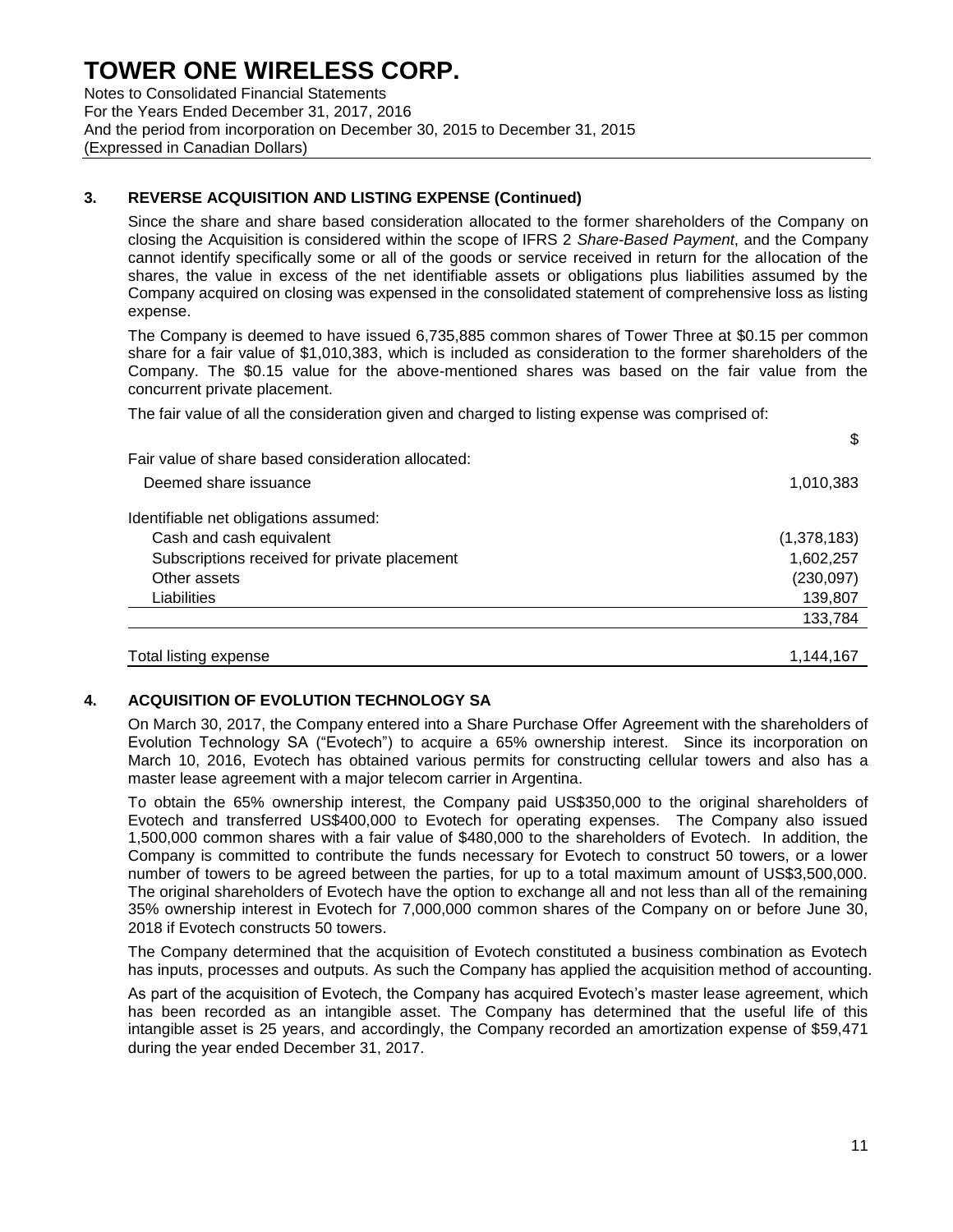Notes to Consolidated Financial Statements For the Years Ended December 31, 2017, 2016 And the period from incorporation on December 30, 2015 to December 31, 2015 (Expressed in Canadian Dollars)

## **4. ACQUISITION OF EVOLUTION TECHNOLOGY SA (Continued)**

The following table presents the allocation of the consideration to the fair value of assets acquired and liabilities assumed based on their estimated fair values, which is the same as the carrying values, at the date of acquisition:

|                                                   | \$         |
|---------------------------------------------------|------------|
| Cash                                              | 4,676      |
| Due from shareholders                             | 6,490      |
| Construction in progress                          | 163,529    |
| Master lease                                      | 1,982,354  |
| Less: liabilities assumed                         |            |
| Accounts payable                                  | (7, 440)   |
| Deferred income tax liability                     | (693, 824) |
|                                                   |            |
| Net assets of Evotech                             | 1,455,785  |
| Net assets attributed to non-controlling interest | (509,524)  |
| Total consideration                               | 946.260    |

## **5. ACQUISITION OF TOWER CONSTRUCTION & TECHNICAL SERVICES, INC.**

On October 18, 2017, the Company entered into an Escrow Agreement with the shareholders of TCTS to acquire a 70% ownership interest in TCTS.

To obtain the 70% ownership interest, the Company committed to operate the business, manage its financial affairs. No cash or equity consideration was provided for this acquisition.

The Company determined that the acquisition of TCTS constituted a business combination as it has inputs, processes and outputs. As such the Company has applied the acquisition method of accounting.

The following table presents assets acquired and liabilities assumed based on their estimated fair values, which is the same as the carrying values, at the date of acquisition:

| Liabilities assumed:                                                              | ง          |
|-----------------------------------------------------------------------------------|------------|
| <b>Bank indebtedness</b>                                                          | (52,042)   |
| Accounts payable                                                                  | (5,201)    |
| Due to related parties                                                            | (127, 655) |
| Net liabilities of TCTS<br>Net liabilities attributed to non-controlling interest | (184, 898) |
| Excess of net liabilities over consideration paid                                 | 184.898    |

The excess of net liabilities over consideration paid was written off to loss on investments as the future profitability of TCTS is uncertain.

\$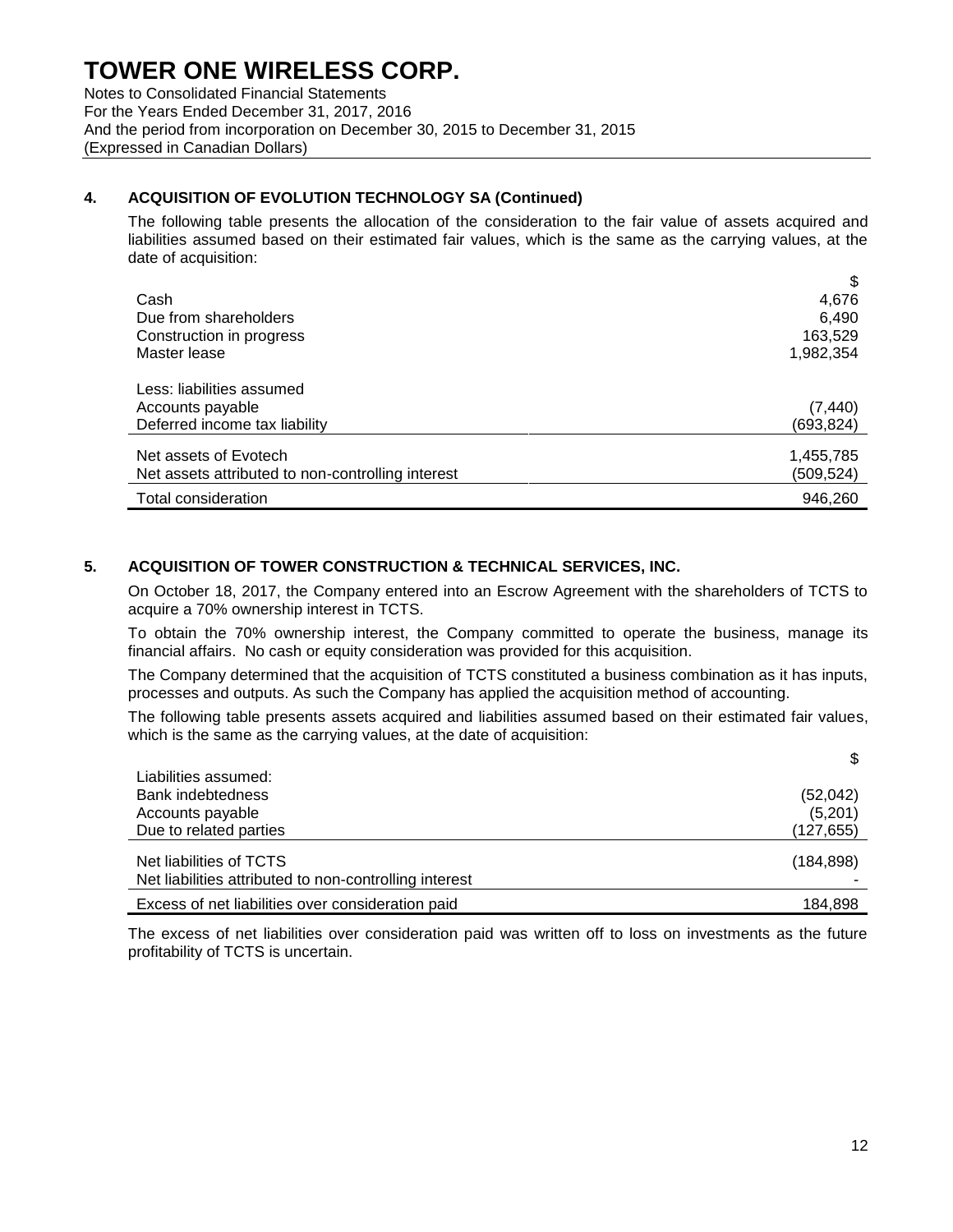Notes to Consolidated Financial Statements For the Years Ended December 31, 2017, 2016 And the period from incorporation on December 30, 2015 to December 31, 2015 (Expressed in Canadian Dollars)

## **5. ACQUISITION OF TOWER CONSTRUCTION & TECHNICAL SERVICES, INC. (Continued)**

The accounting for this business combination has not yet been finalized and the Company is reporting provisional amounts for the items for which the accounting is not complete. These provisional amounts may be adjusted during the measurement period, or additional assets or liabilities may be recognized, to reflect new information obtained about facts and circumstances that existed at the acquisition date that, if known, would have affected the amounts recognized at that date.

Subsequent to December 31, 2017, the Company reported its intention to divest itself of TCTS as described in Note 17.

### **6. SIGNIFICANT ACCOUNTING POLICIES**

The following is a summary of significant accounting policies used in the preparation of these consolidated financial statements:

#### **Cash and cash equivalents**

Cash and cash equivalents are comprised of cash on hand, deposits in banks and highly liquid investments having original terms to maturity of 90 days or less.

#### **Loss per share**

Basic loss per share is computed by dividing the net loss for the period by the weighted average number of common shares outstanding during the period. To compute diluted loss per share, adjustments are made to common shares outstanding. The weighted average number of common shares outstanding is adjusted to include the number of additional common shares that would be outstanding if, at the beginning of the period or at time of issuance, all options and warrants were exercised. For the periods presented, this calculation proved to be anti-dilutive.

#### **Revenue recognition**

The Company's leasing revenue is derived from lease arrangements to obtain rights to use the Company's equipment.

Leases in which a significant portion of the risks and rewards of ownership are retained by the Company are classified as operating leases. Assets under operating leases are included in equipment. Leasing revenue from operating leases is recognized as the leasing services are provided.

Leases in which a significant portion of the risks and rewards of ownership are transferred by the Company to the lessee are classified as finance leases. Assets subject to finance leases are initially recognized at an amount equal to the net investment in the lease, which is the fair value of the asset, or if lower, the present value of the minimum lease payment. The interest component of the lease payments is recognized over the term of the lease based on the effective interest rate method and is included in leasing revenue.

The Company also earns service revenue from time to time. This revenue is recognized when the amount of revenue can be measured reliably, the economic benefits will flow to the entity and the services are performed.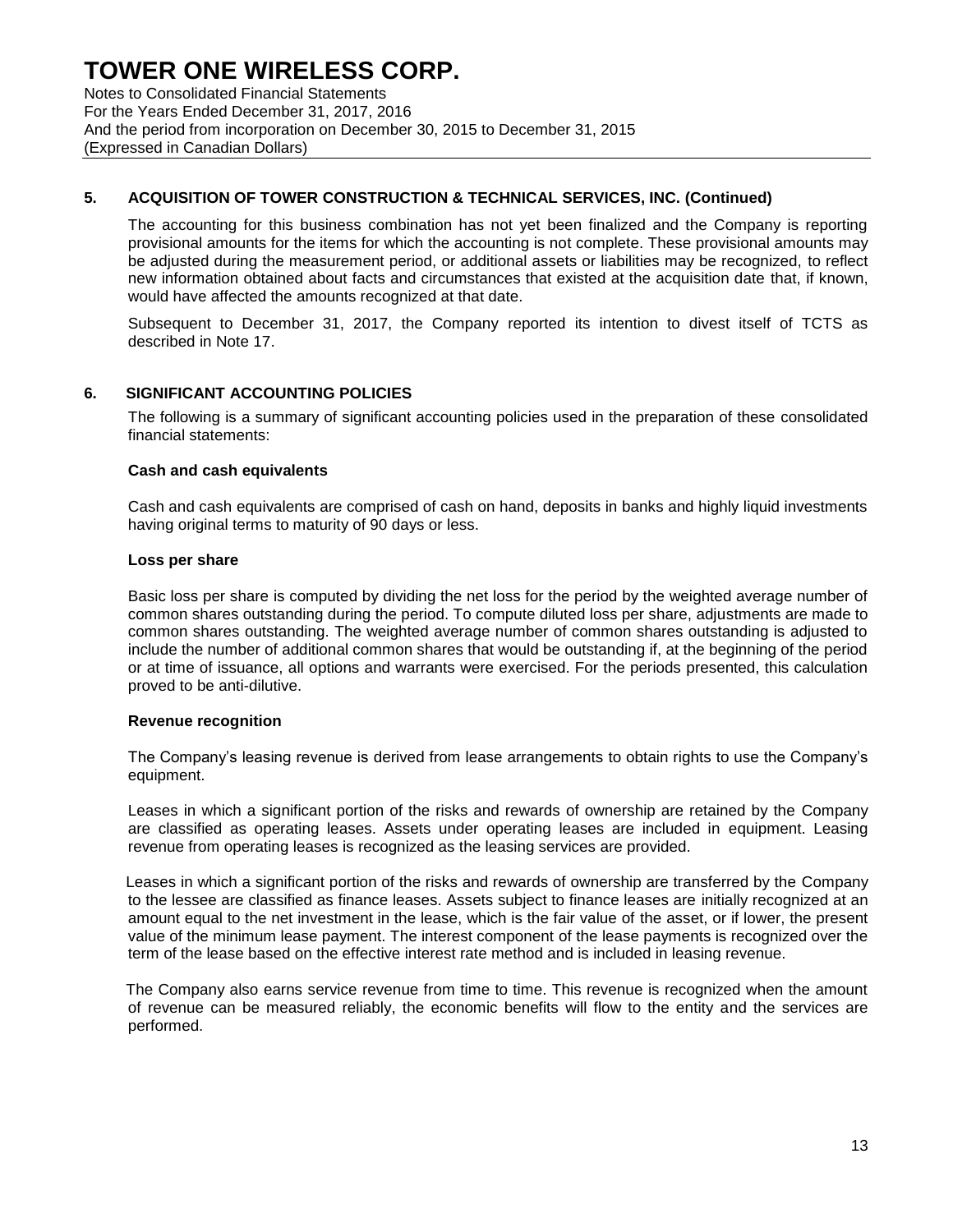Notes to Consolidated Financial Statements For the Years Ended December 31, 2017, 2016 And the period from incorporation on December 30, 2015 to December 31, 2015 (Expressed in Canadian Dollars)

## **6. SIGNIFICANT ACCOUNTING POLICIES (Continued)**

#### **Foreign currency translation**

Items included in the financial statements are measured using the currency of the primary economic environment in which the entity operates (the "functional currency"). Foreign currency transactions are translated into each entity's functional currency using the exchange rates prevailing at the dates of the transaction. Foreign exchange gains and losses resulting from the settlement of such transactions and from the translation of monetary assets and liabilities not denominated in the functional currency of an entity are recognized in the profit or loss.

Assets and liabilities of entities with functional currencies other than Canadian dollars are translated at the year-end rates of exchange, and the results of their operations are translated at average rates of exchange for the year. The resulting translation adjustments are included in accumulated other comprehensive income in shareholders' equity.

For the year ended December 31, 2017, an unrealized foreign exchange translation loss of \$18,120 was recorded under accumulated other comprehensive loss as a result of changes in the value of the Columbian Peso, Argentina Peso and US dollars with respect to the Canadian dollar.

#### **Equipment**

Equipment is stated at cost less accumulated amortization and accumulated impairment loss. Amortization expense for towers begins in the month of transfer of each tower from construction in progress to towers. Costs not clearly related to the procurement, manufacturing and implementation are expensed as incurred.

Towers represent wireless broadcast towers owned by the Company. The towers are operated at various sites and under contractual license agreements. Equipment is measured at cost less accumulated amortization and accumulated impairment loss.

Amortization of the equipment is calculated on the declining-balance basis at the following annual rates:

- Towers 5%
- Furniture and equipment between 10% and 33.3%

Costs of assets in the course of construction are capitalized as construction in progress. On completion, the cost of construction is transferred to the appropriate category of property and equipment and amortization commences when the asset is available for its intended use.

An asset's residual value, useful life and amortization method are reviewed at each financial year end and adjusted if appropriate. When parts of an item of equipment have different useful lives, they are accounted for as separate items (major components) of equipment.

Gains and losses on disposal of an item of equipment are determined by comparing the proceeds from disposal with the carrying amount of the equipment and are recognized in profit or loss.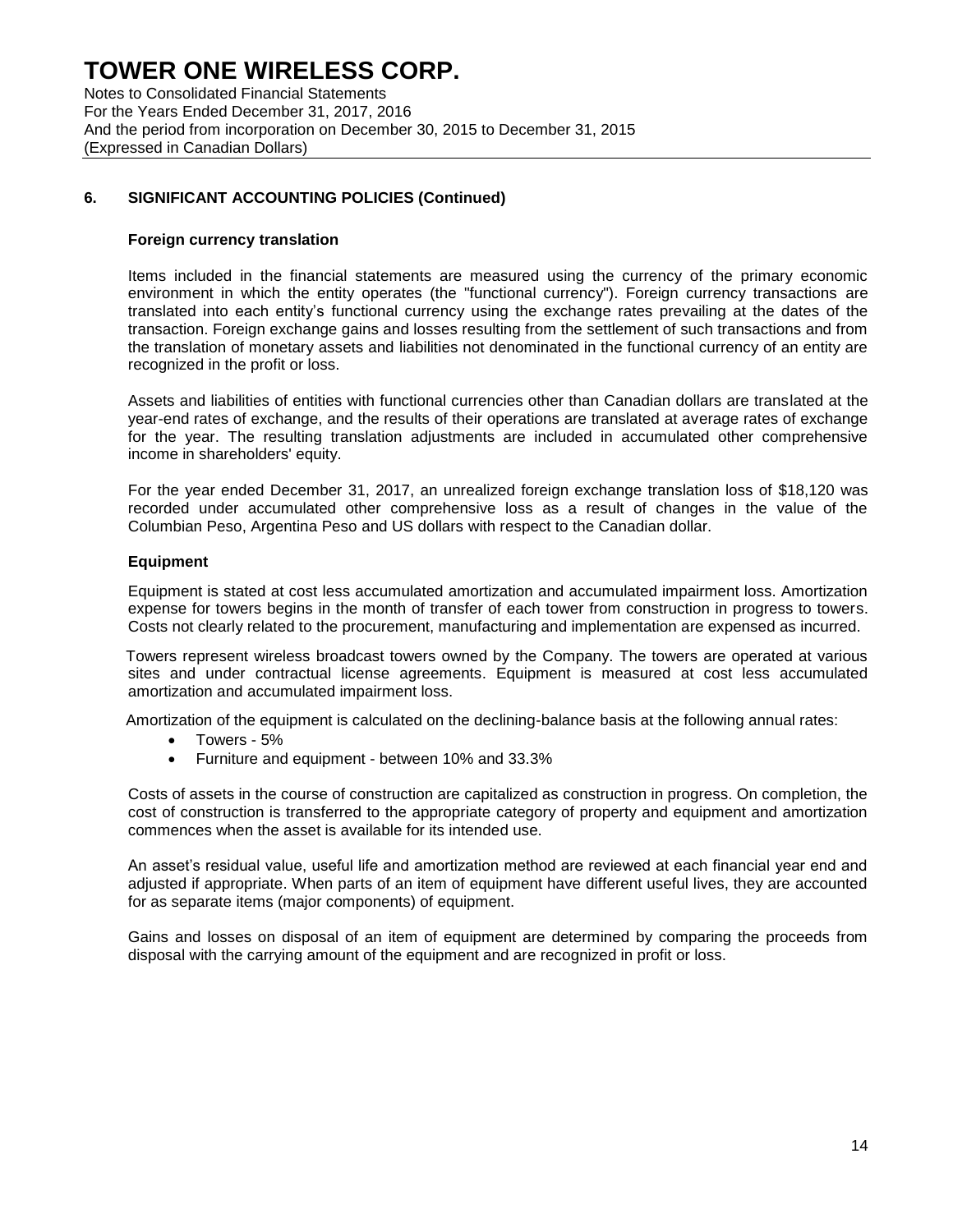Notes to Consolidated Financial Statements For the Years Ended December 31, 2017, 2016 And the period from incorporation on December 30, 2015 to December 31, 2015 (Expressed in Canadian Dollars)

## **6. SIGNIFICANT ACCOUNTING POLICIES (Continued)**

#### **Intangible asset**

The intangible asset consists of a master lease agreement acquired by the Company. Acquired lease agreements are carried at cost less accumulated amortization and impairment. Intangible assets with indefinite lives are not amortized but are reviewed annually for impairment. Any impairment of intangible asset is recognized in the statement of operation and comprehensive loss but increases in intangible asset values are not recognized.

Estimated useful lives of intangible assets are shorter of the economic life and the period the right is legally enforceable. The assets' useful lives are reviewed, and adjusted if appropriate, at each statement of financial position date. The useful life of the Company's intangible asset is estimated to be 25 years.

At each financial position reporting date, the carrying amounts of the Company's long-lived assets, including property and equipment and intangible asset, are reviewed to determine whether there is any indication that those assets are impaired. If any such indication exists, the recoverable amount of the asset is estimated in order to determine the extent of the impairment, if any. Where the asset does not generate cash flows that are independent from other assets, the Company estimates the recoverable amount of the CGU to which the asset belongs.

#### **Impairment**

Non-financial assets, including intangible assets, are tested for impairment whenever events or changes in circumstances indicate that an asset's carrying amount may be less than its recoverable amount. Management uses judgment to estimate these inputs and any changes to these inputs could have a material impact on the impairment calculation. For impairment testing, non-financial assets that do not generate independent cash flows are grouped together into cash-generating units (CGUs), which represent the levels at which largely independent cash flows are generated. An impairment loss is recognized in earnings to the extent that the carrying value of an asset, CGU or group of CGU's exceeds its estimated recoverable amount. The recoverable amount of an asset, CGU or group of CGU's is the greater of its value in use and its fair value less cost to sell. Value in use is calculated as the present value of the estimated future cash flows discounted at appropriate pre-tax discount rates. An impairment loss relating to a specific asset reduces the carrying value of the asset. An impairment loss relating to a group of CGU's is allocated on a pro-rata basis to reduce the carrying value of the assets in the units comprising the group. A previously recognized impairment loss related to non-financial assets is assessed at each reporting date for any indications that the loss has decreased or no longer exists. An impairment loss related to non-financial assets is reversed if there is a subsequent increase in the recoverable amount. An impairment loss is reversed only to the extent that the asset's carrying value does not exceed the carrying value that would have been determined, net of depreciation or amortization, if no loss had been recognized.

#### **Share capital**

Common shares are classified as equity. Transaction costs directly attributable to the issue of common shares and share options are recognized as a deduction from equity, net of any tax effects. Common shares issued for consideration other than cash, are valued based on their market value at the date the shares are issued.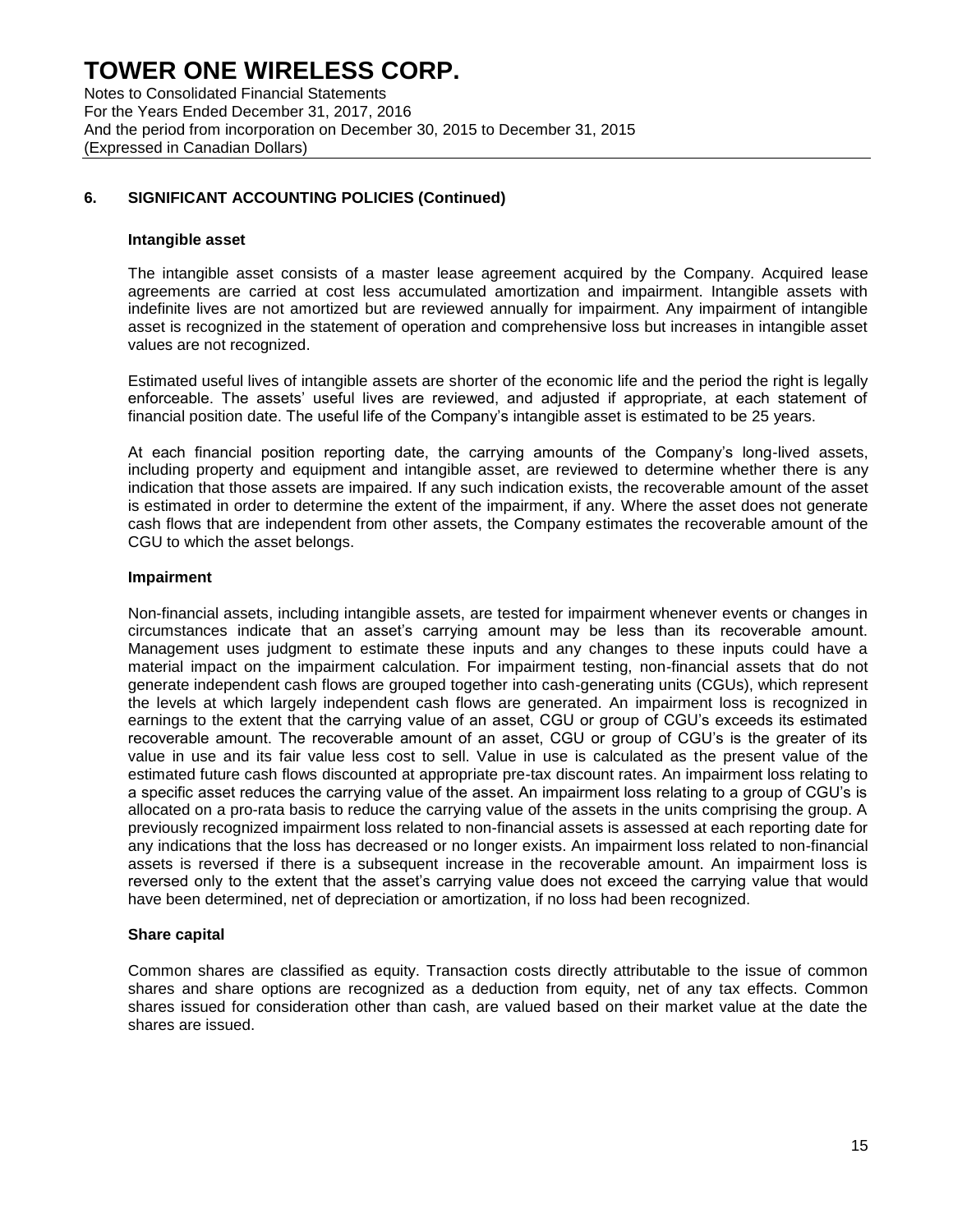Notes to Consolidated Financial Statements For the Years Ended December 31, 2017, 2016 And the period from incorporation on December 30, 2015 to December 31, 2015 (Expressed in Canadian Dollars)

## **6. SIGNIFICANT ACCOUNTING POLICIES (Continued)**

The Company has adopted a residual value method with respect to the measurement of shares and warrants issued as private placement units. The residual value method first allocates value to the more easily measurable component based on fair value and then the residual value, if any, to the less easily measurable component. The Company considers the fair value of common shares issued in a private placement to be the more easily measurable component and the common shares are valued at their fair value at grant date. The balance, if any, is allocated to the attached warrants. Any fair value attributed to the warrants is recorded as contributed surplus.

#### **Share-based payments**

Share-based payments to employees are measured at the fair value of goods or services received. If these are not readily determinable, share-based payments are measured at the fair value of the instruments issued and amortized over the vesting periods. Share-based payments to non-employees are measured at the fair value of the goods or services received or the fair value of the equity instruments issued, if it is determined the fair value of the goods or services cannot be reliably measured, and are recorded at the date the goods or services are received. The amount recognized as an expense is adjusted to reflect the number of awards expected to vest. The offset to the recorded cost is to warrants and options reserve. Consideration received on the exercise of stock options is recorded as share capital and the related amount in warrants and options reserve is transferred to share capital. Charges for options that are forfeited before vesting are reversed from share-based payments reserve. For those options that expire or are forfeited after vesting, the recorded value is transferred to deficit.

#### **Income taxes**

Income tax expense consisting of current and deferred tax expense is recognized in the consolidated statement of comprehensive loss. Current tax expense is the expected tax payable on the taxable income for the year, using tax rates enacted or substantively enacted at period-end, adjusted for amendments to tax payable with regard to previous years.

Deferred tax assets and liabilities and the related deferred income tax expense or recovery are recognized for deferred tax consequences attributable to differences between the consolidated financial statement carrying amounts of existing assets and liabilities and their respective tax basis. Deferred tax assets and liabilities are measured using the enacted or substantively enacted tax rates expected to apply when the asset is realized or the liability settled. The effect on deferred tax assets and liabilities of a change in tax rates is recognized in income in the period that substantive enactment occurs.

A deferred tax asset is recognized to the extent that it is probable that future taxable profits will be available against which the asset can be utilized. To the extent that the Company does not consider it probable that a deferred tax asset will be recovered, the deferred tax asset is reduced. Deferred tax assets and liabilities are offset when there is a legally enforceable right to set off current tax assets against current tax liabilities and when they relate to income taxes levied by the same taxation authority and the Company intends to settle its current tax assets and liabilities on a net basis.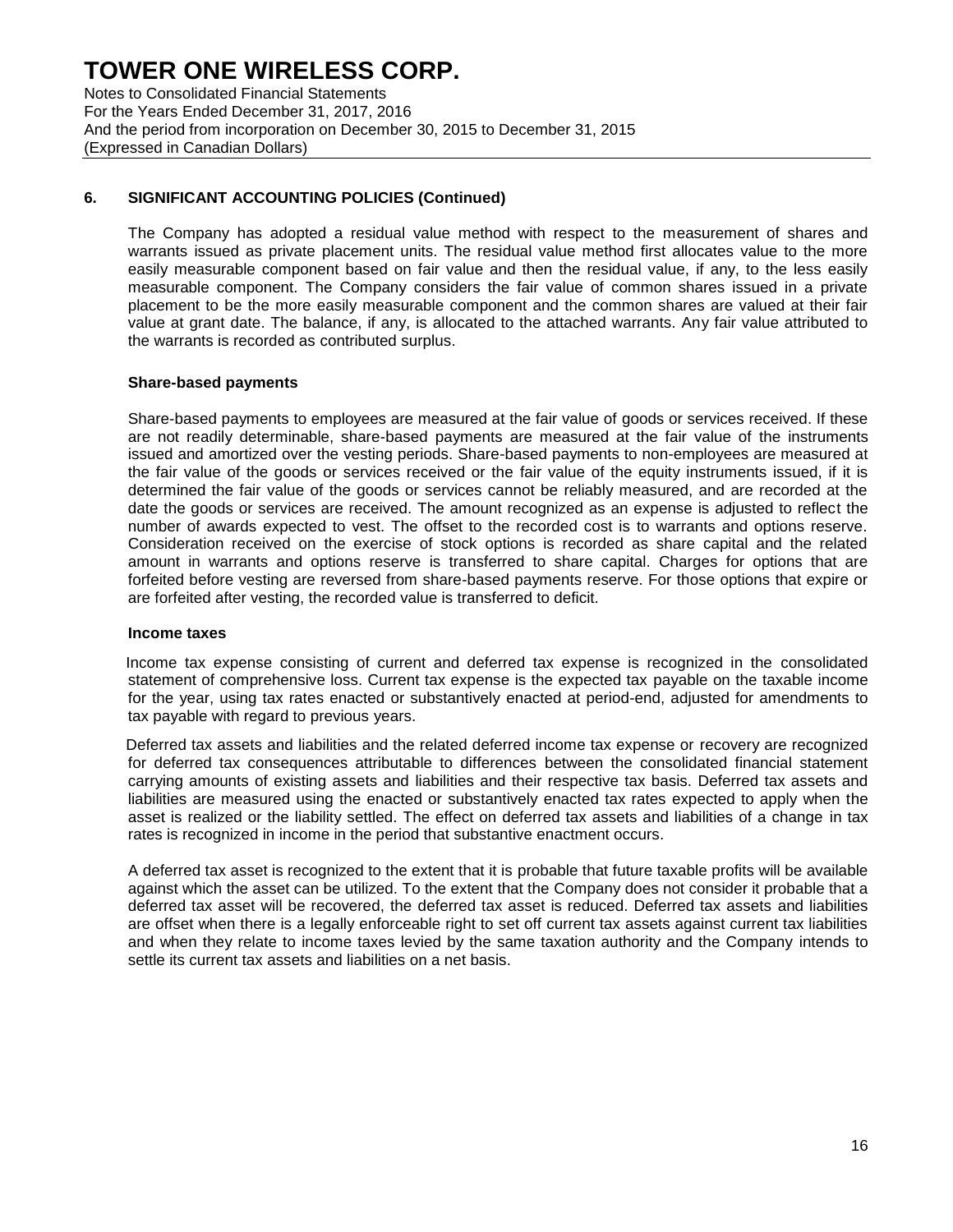Notes to Consolidated Financial Statements For the Years Ended December 31, 2017, 2016 And the period from incorporation on December 30, 2015 to December 31, 2015 (Expressed in Canadian Dollars)

## **6. SIGNIFICANT ACCOUNTING POLICIES (Continued)**

#### **Provisions**

Provisions are recorded when a present legal or constructive obligation exists as a result of past events where it is probable that an outflow of resourced embodying economic benefits will be required to settle the obligation, and a reliable estimate of the amount of the obligation can be made. The amount recognized as a provision is the best estimate of the consideration required to settle the present obligation at the statement of financial position date, taking into account the risks and uncertainties surrounding the obligation. Where a provision is measured using the cash flows estimated to settle the present obligation, its carrying amount is the present value of those cash flows. When some or all of the economic benefits required to settle a provision are expected to be recovered from a third party, the receivable is recognized as an asset if it is virtually certain that reimbursement will be received and the amount receivable can be measured reliably.

#### **Financial instruments**

#### (a) Financial assets

The Company classifies its financial assets in the following categories: held-to-maturity, fair value through profit or loss ("FVTPL"), loans and receivables, and available-for-sale ("AFS"). The classification depends on the purpose for which the financial assets were acquired. The Company's accounting policy for each category is as follows:

#### *Fair value through profit or loss*

This category comprises derivatives, or assets acquired or incurred principally for the purpose of selling or repurchasing it in the near term. They are carried in the statement of financial position at fair value with changes in fair value recognized through profit or loss.

#### *Loans and receivables*

These assets are non-derivative financial assets with fixed or determinable payments that are not quoted in an active market. They are carried at amortized cost less any provision for impairment. Individually significant receivables are considered for impairment when they are past due or when other objective evidence is received that a specific counterparty will default.

#### *Held-to-maturity*

These assets are non-derivative financial assets with fixed or determinable payments and fixed maturities that the Company's management has the positive intention and ability to hold to maturity. These assets are measured at amortized cost using the effective interest method. If there is objective evidence that the investment is impaired, determined by reference to external credit ratings and other relevant indicators, the financial asset is measured at the present value of estimated future cash flows. Any changes to the carrying amount of the investment, including impairment losses, are recognized through profit or loss.

#### *Available-for-sale*

Non-derivative financial assets not included in the above categories are classified as available-forsale. They are carried at fair value with changes in fair value recognized directly in equity. Where a decline in the fair value of an available-for-sale financial asset constitutes objective evidence of impairment, the amount of the loss is removed from equity and recognized through other comprehensive income (loss).

The Company has classified its cash at fair value through profit or loss. The Company's due from related parties are classified as loans and receivables.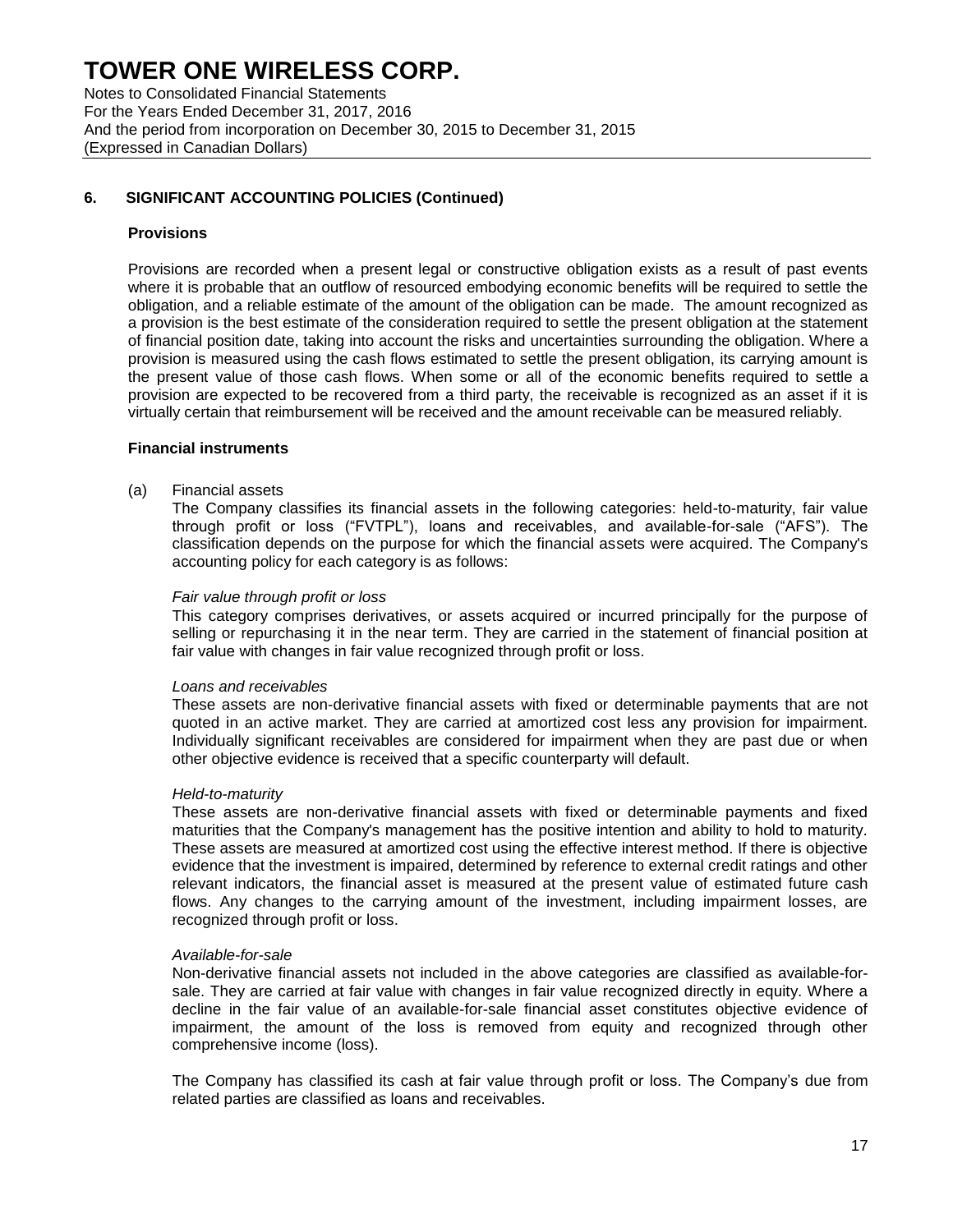Notes to Consolidated Financial Statements For the Years Ended December 31, 2017, 2016 And the period from incorporation on December 30, 2015 to December 31, 2015 (Expressed in Canadian Dollars)

### **6. SIGNIFICANT ACCOUNTING POLICIES (Continued)**

#### *Impairment of financial assets*

A financial asset is assessed at each reporting date to determine whether there is any objective evidence that it is impaired. A financial asset could be impaired if objective evidence indicates that one or more events have had a negative effect on the estimated future cash flows of that asset.

An impairment loss in respect of a financial asset measured at amortized cost is calculated as the difference between its carrying amount and the present value of the estimated future cash flows, discounted at the original effective interest rate.

Individually significant financial assets are tested for impairment on an individual basis. The remaining financial assets are assessed collectively in groups that share similar credit risk characteristics.

An impairment loss is reversed if the reversal can be related objectively to an event occurring after the impairment loss was recognized. For financial assets measured at amortized cost, this reversal is recognized in profit or loss.

#### (b) Financial liabilities

The Company classifies its financial liabilities into one of two categories, depending on the purpose for which the liability was acquired. The Company's accounting policy for each category is as follows:

#### *Fair value through profit or loss*

This category comprises derivatives, or liabilities acquired or incurred principally for the purpose of selling or repurchasing it in the near term. They are carried in the statement of financial position at fair value with changes in fair value recognized through profit or loss.

#### *Other financial liabilities*

This category consists of liabilities carried at amortized cost using the effective interest method.

The Company's accounts payable, loans payable and due to related parties are classified as other financial liabilities.

#### **Adoption of new pronouncements**

The Company did not adopt any new or amended accounting standards during the year ended December 31, 2017 which had a significant impact on the Financial Statements.

#### **Future changes in accounting policies**

Certain new standards, interpretations and amendments to existing standards have been issued by the IASB that are mandatory for future accounting periods. Some updates that are not applicable or are not consequential to the Company may have been excluded from the list below.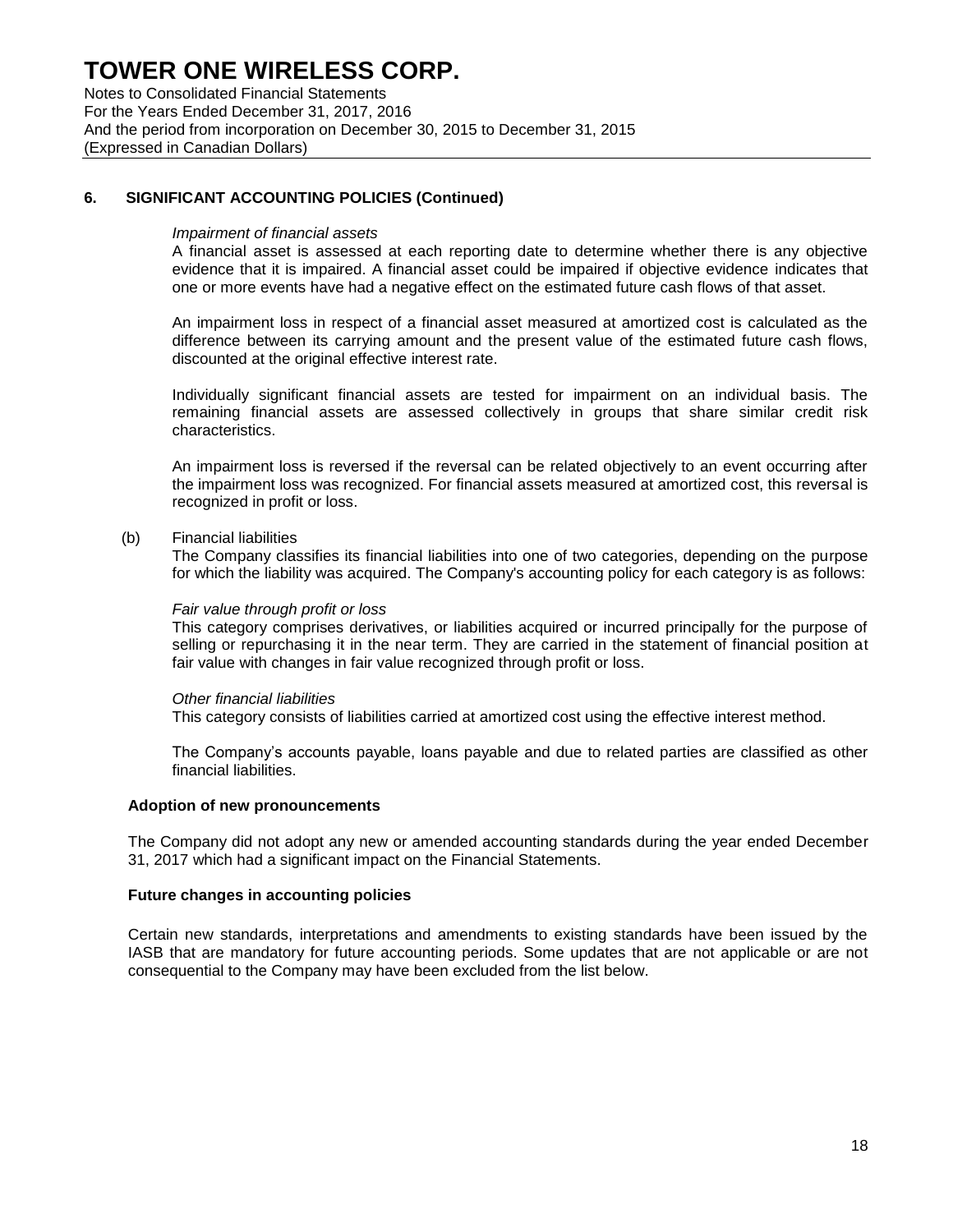Notes to Consolidated Financial Statements For the Years Ended December 31, 2017, 2016 And the period from incorporation on December 30, 2015 to December 31, 2015 (Expressed in Canadian Dollars)

## **6. SIGNIFICANT ACCOUNTING POLICIES (Continued)**

### *Standard effective for annual periods beginning on or after January 1, 2018*

**IFRS 9** *Financial Instruments* - In November 2009, as part of the IASB project to replace IAS 39 *Financial Instruments: Recognition and Measurement*, the IASB issued the first phase of IFRS 9, that introduces new requirements for the classification and measurement of financial assets. The standard was revised in October 2010 to include requirements regarding classification and measurement of financial liabilities. In November 2013 the standard was revised to add the new general hedge accounting requirements. The standard was finalized in July 2014 and was revised to add a new expected loss impairment model and amends the classification and measurement model for financial assets by adding a new fair value through other comprehensive income ("FVOTCI") category for certain debt instruments and additional guidance on how to apply the business model and contractual cash flow characteristics test. The Company expects that it would not have a significant impact on the Company's financial statements.

**IFRS 15 -** *Revenue from Contracts with Customers -*On May 28, 2014 the IASB issued IFRS 15, "Revenue from contracts with customers". IFRS 15 will replace IAS 11, "Construction contracts", IAS 18, "Revenue", IFRIC 13, "Customer loyalty programmes", IFRIC 15, "Agreements for the construction of real estate", IFRIC 18, "Transfers of assets from customers" and SIC 31, "Revenue – barter transactions involving advertising services". The standard contains a single model that applies to contracts with customers and two approaches to recognizing revenue: at a point in time; or over time.

The model features a contract-based five-step analysis of transactions to determine whether, how much and when revenue is recognized. New estimates and judgmental thresholds have been introduced, which may affect the amount and/or timing of revenue recognized. The new standard applies to contracts with customers. It does not apply to insurance contracts, financial instruments or lease contracts, which fall in the scope of other IFRSs. Entities will have a choice of full retrospective application or prospective application with additional disclosures (simplified transition method). The retrospective approach was adopted by the Company and the Company has assessed that this new standard has no material impact on the consolidated financial statements.

**IFRS 2** *Share-based Payment* - In November 2016, the IASB has revised IFRS 2 to incorporate amendments issued by the IASB in June 2016. The amendment provide guidance on the accounting for i) the effects of vesting and non-vesting conditions on the measurement of cash-settled share-based payments; ii) share-based payment transactions with a net settlement feature for withholding tax obligations and iii) a modification to the terms and conditions of a share-based payment that changes the classification of the transaction from cash-settled to equity-settled. Earlier application is permitted. The Company expects that it would not have a significant impact on the Company's financial statements.

### *Standard effective for annual periods beginning on or after January 1, 2019*

**IFRS 16** *– Leases* - In June 2016, the IASB issued IFRS 16 - Leases. IFRS 16 establishes principles for the recognition, measurement, presentation and disclosure of leases, with the objective of ensuring that lessees and lessors provide relevant information that faithfully represents those transactions. IFRS 16 substantially carries forward the lessor accounting requirements in IAS 17. Accordingly, a lessor continues to classify its leases as operating leases or finance leases, and to account for those two types of leases differently. However, lessees are no longer classifying leases as either operating leases or finance leases as it is required by IAS 17. The Company expects that it would not have a significant impact on the Company's financial statements.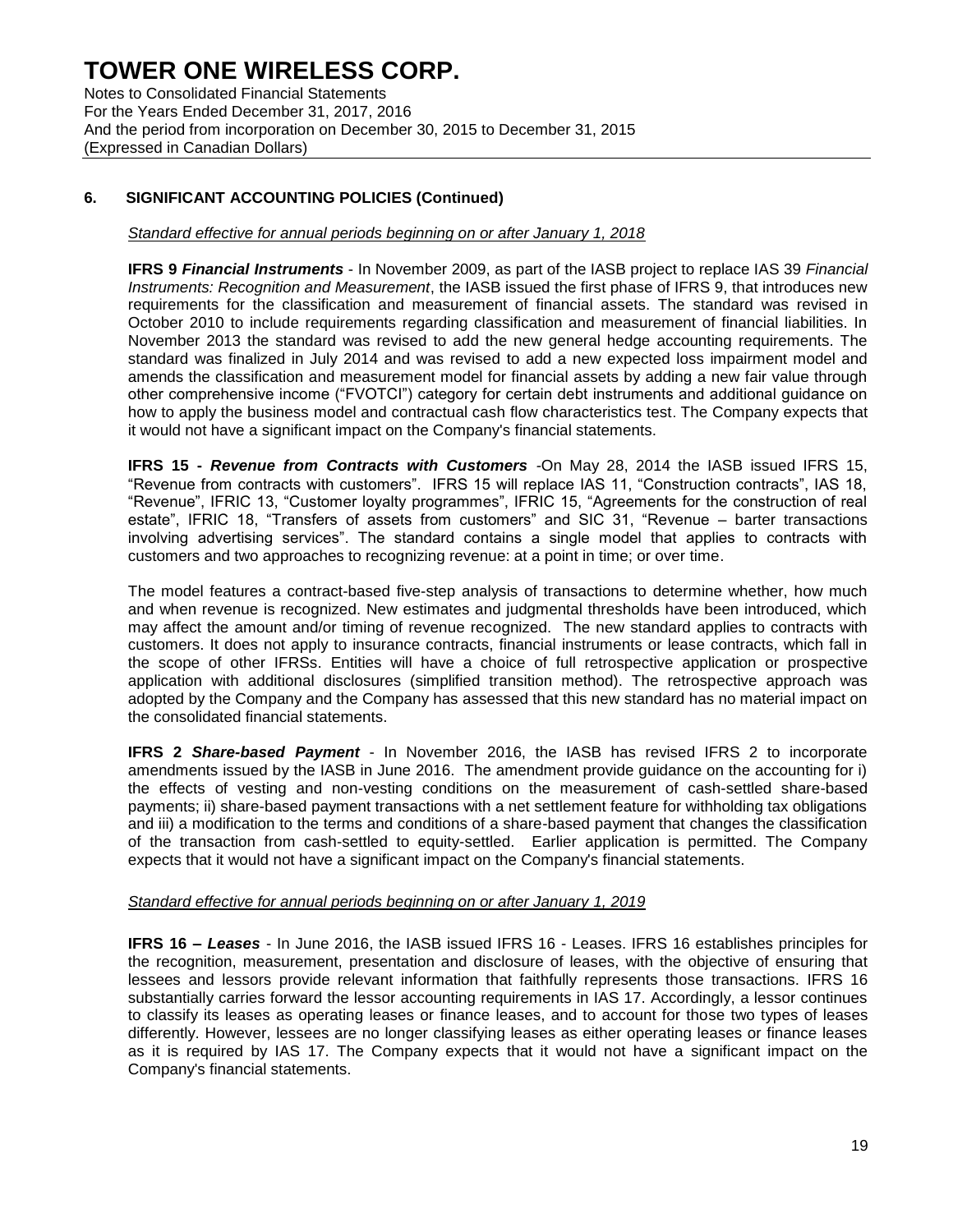Notes to Consolidated Financial Statements For the Years Ended December 31, 2017, 2016 And the period from incorporation on December 30, 2015 to December 31, 2015 (Expressed in Canadian Dollars)

## **6. SIGNIFICANT ACCOUNTING POLICIES (Continued)**

The new standard is effective for annual periods beginning on or after January 1, 2019. Earlier application is permitted for entities that apply IFRS 15, "Revenue from contracts with customers" at or before the date of initial adoption of IFRS 16.

The extent of the impact of adoption of these above standards on the financial statements of the Company has not yet been determined.

## **7. EQUIPMENT**

|                                 | Construction in |               | Furniture and |            |
|---------------------------------|-----------------|---------------|---------------|------------|
|                                 | progress        | <b>Towers</b> | equipment     | Total      |
|                                 | \$              | \$            | \$            | \$         |
| Cost                            |                 |               |               |            |
| Balance, December 31, 2015      |                 |               |               |            |
| Additions                       |                 | 244,708       |               | 244,708    |
| Foreign exchange movement       |                 | 7,313         |               | 7,313      |
| Balance, December 31, 2016      |                 | 252,021       |               | 252,021    |
| Acquired through acquisition    |                 |               |               |            |
| of Evotech                      |                 | 163,529       |               | 163,529    |
| Additions                       | 2,780,680       | 37,249        | 69,267        | 2,887,196  |
| Transfer from construction in   |                 |               |               |            |
| progress to towers              | (726, 930)      | 726,930       |               |            |
| Foreign exchange movement       | (248, 822)      | (146,142)     | (8, 752)      | (403, 716) |
| Balance, December 31, 2017      | 1,804,928       | 1,033,587     | 60,515        | 2,899,030  |
|                                 |                 |               |               |            |
| <b>Accumulated amortization</b> |                 |               |               |            |
| Balance, December 31, 2015      |                 |               |               |            |
| <b>Additions</b>                |                 | 3,440         |               | 3,440      |
| Foreign exchange movement       |                 | 103           |               | 103        |
| Balance, December 31, 2016      |                 | 3,543         |               | 3,543      |
| Additions                       |                 | 27,458        | 7,539         | 34,997     |
| Foreign exchange movement       |                 | (5, 101)      | (1,071)       | (6, 172)   |
| Balance, December 31, 2017      |                 | 25,900        | 6,464         | 32,334     |
| Net book value                  |                 |               |               |            |
| December 31, 2016               |                 | 248,478       |               | 248,478    |
| December 31, 2017               | 1,804,928       | 1,007,687     | 54,081        | 2,866,696  |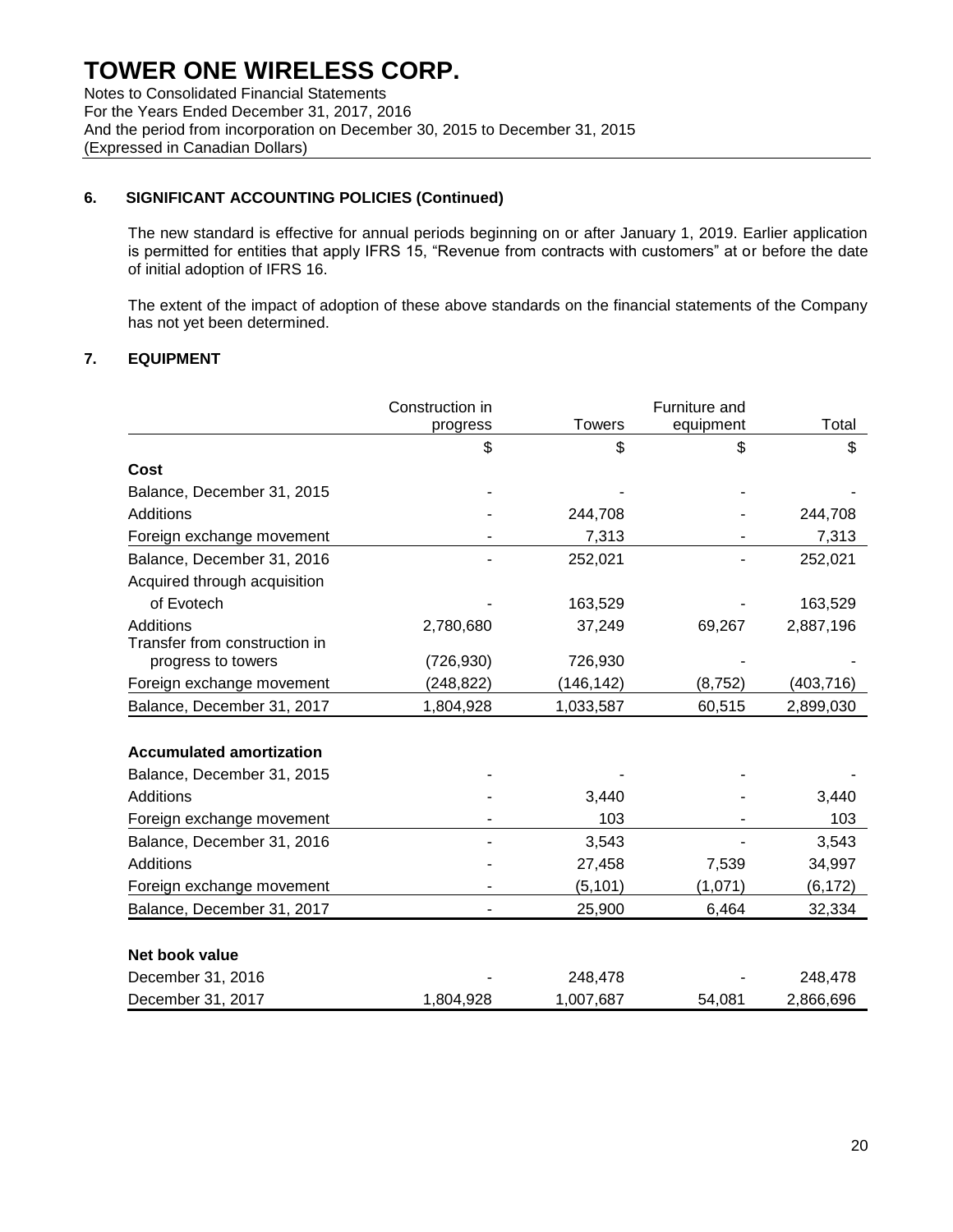Notes to Consolidated Financial Statements For the Years Ended December 31, 2017, 2016 And the period from incorporation on December 30, 2015 to December 31, 2015 (Expressed in Canadian Dollars)

## **8. RELATED PARTY TRANSACTIONS AND BALANCES**

Due to related parties consists of short term amounts advanced to, services rendered and expenses paid on behalf of the Company by shareholders of the Company. These amounts are unsecured, non-interest bearing (except indicated below), and payable on demand. As at December 31, 2017 and December 31, 2016, the Company has the following balances with related parties:

|                                                 | 2017      | 2016    |
|-------------------------------------------------|-----------|---------|
| Due to related parties:                         |           |         |
| Amounts owing to companies under common control | 598.847   | 545.857 |
| Amounts owing to the parent of the CEO          | 741.803   | 69,665  |
|                                                 | 1,340,650 | 615.522 |

Included in accounts payable was the commission payables in the amount of \$nil to the officers of the company (2016 - \$6,531).

Amounts owing as at December 31, 2017 which are noted above include the following loan agreements entered into during the year ended December 31, 2017:

- (a) On March 3, 2017, the Company entered into a loan agreement in the amount of \$376,350 (USD\$300,000) with the parent of the CEO. The loan is unsecured, bears interest at 24% per annum and repayable in 360 days. The Company is also required to pay the entire outstanding loan balance within 15 days upon receiving a written demand from the Lender. If the loan is not paid on the due date, the Company will pay a monthly penalty fee of 10% of the principal loan, and continue paying the accrued interest. In addition, the Company also granted 300,000 stock options to the Lender. During the year ended December 31, 2017, the Company incurred \$68,052 interest expense on this loan payable.
- (b) On September 28, 2017, the Company entered into a loan agreement in the amount of \$376,350 (USD\$300,000) with a company controlled by a director of the Company. The loan is unsecured, bears interest at 24% per annum and repayable in 120 days. The Company is also required to pay the entire outstanding loan balance within 15 days upon receiving a written demand from the Lender. If the loan is not paid on the due date, the Company will pay a monthly penalty fee of 10% of the principal loan, and continue paying the accrued interest. In addition, the Company also granted 300,000 stock options to the Lender. During the year ended December 31, 2017, the Company incurred \$23,509 interest expense on this loan payable. The loan balance was fully repaid on January 25, 2018.Previously, the Company entered into a loan agreement with the same party on June 9, 2017 in the amount of \$125,450 (USD\$100,000). The loan bore interest at 10% per annum and was discharged on July 25, 2017 with a total interest expense of \$1,299.
- (c) On October 10, 2017, the Company entered into a loan agreement in the amount of \$250,900 (USD\$200,000) with the parent of the CEO. The loan is unsecured, bears interest at 24% per annum and repayable in 120 days. The Company is also required to pay the entire outstanding loan balance within 15 days upon receiving a written demand from the Lender. If the loan is not paid on the due date, the Company will pay a monthly penalty fee of 10% of the principal loan, and continue paying the accrued interest. In addition, the Company also granted 300,000 stock options to the Lender. During the year ended December 31, 2017, the Company incurred \$45,368 interest expense on this loan payable.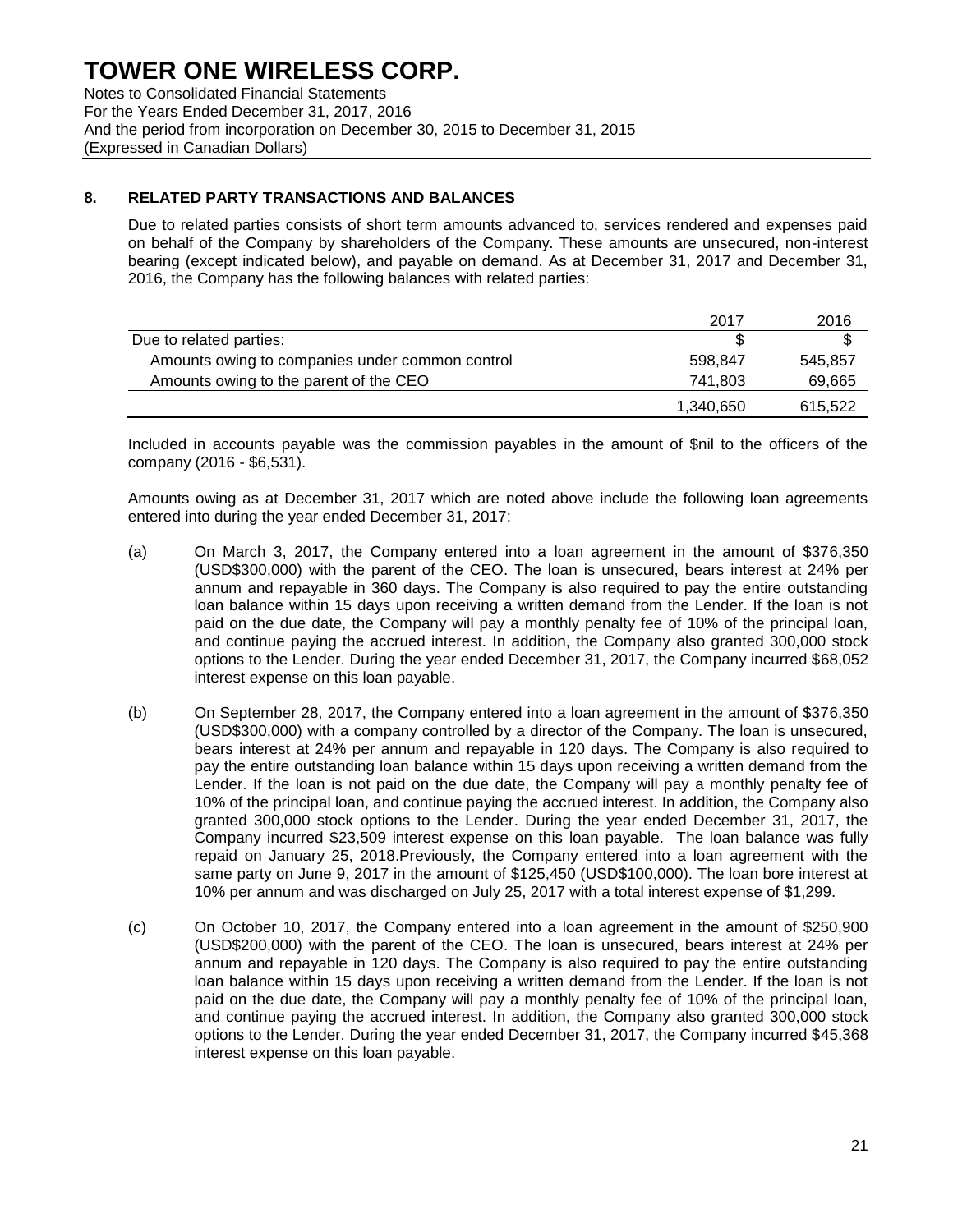Notes to Consolidated Financial Statements For the Years Ended December 31, 2017, 2016 And the period from incorporation on December 30, 2015 to December 31, 2015 (Expressed in Canadian Dollars)

## **8. RELATED PARTY TRANSACTIONS AND BALANCES (Continued)**

(d) On October 12, 2017, the Company entered into a loan agreement in the amount of \$188,175 (USD\$150,000) with a company controlled by a director of the Company.. The loan was drawn down October 26, 2017. The loan is unsecured, bears interest at 24% per annum and is repayable in 120 days. During the year ended December 31, 2017, the Company incurred \$9,898 interest expense on this loan payable. In addition, the Company also granted 150,000 stock options to the Lender.

#### **Related Party Transactions and Key Management and Personnel Compensation**

Key management personnel receive compensation in the form of short-term employee benefits, sharebased payments, and post-employment benefits. Key management personnel include the Chief Executive Officer, Chief Financial Officer, and directors of the Company. The remuneration of key management is as follows:

|                                 | 2017    | 2016 |
|---------------------------------|---------|------|
|                                 |         |      |
| Consulting fees paid to the CEO | 151.200 |      |
| Consulting fees paid to the CFO | 120,055 |      |
|                                 | 271,255 | -    |

During the year ended December 31, 2017, the Company granted 15,695,000 stock options and loan incentive options to directors and officers and recorded share-based compensation of \$3,693,798 and \$23,980 (2016 - \$nil).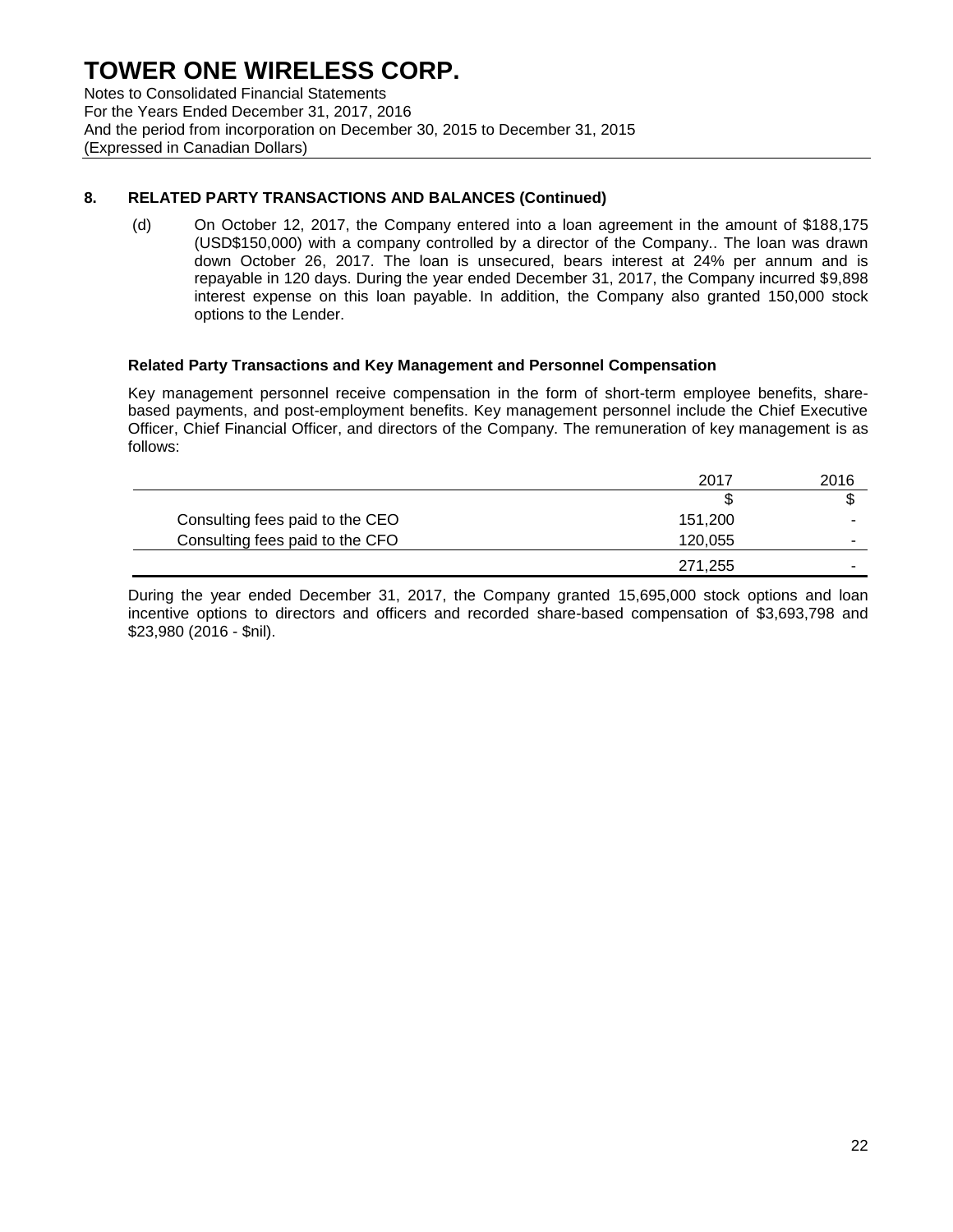Notes to Consolidated Financial Statements For the Years Ended December 31, 2017, 2016 And the period from incorporation on December 30, 2015 to December 31, 2015 (Expressed in Canadian Dollars)

## **9. SHARE CAPITAL**

#### **Authorized:**

| Unlimited | Class A common shares without par value              |
|-----------|------------------------------------------------------|
| 1.500.000 | Class B Series I preferred shares without par value  |
| 1.000.000 | Class B Series II preferred shares without par value |

#### **Issued and outstanding:**

(i) On January 12, 2017, the Company closed a non-brokered private placement and issued 15,484,912 units at \$0.15 per unit for gross proceeds of \$2,322,737. Each unit is comprised of one common share and one share purchase warrant exercisable for one common share at an exercise price of \$0.40 for 12 months following the transaction. If the share price trades at \$0.60 for 10 consecutive trading days then the warrant holders will receive notice from the Company to accelerate the exercise of the warrants within 10 days or they will expire. The Company paid finders and brokers cash commissions of \$87,767 and issued 585,117 broker warrants with the same terms as the warrants in the private placement. The broker warrants have the same terms as those issued as part of the units and have a fair value of \$142,319 calculated using the black-scholes option pricing model.

On June 19, 2017, the Company announced warrant price reduction and exercise incentive program. Under the incentive program, the exercise price of the warrants issued on January 12, 2017 were reduced to \$0.30 if exercised prior to July 21, 2017 and one Incentive Warrant will be granted for each warrant exercised. Each Incentive Warrant will be exercisable to acquire one common share at a price of \$0.50 for one year. As a result, 3,774,466 warrants were exercised under this program and consequently, 3,774,466 Incentive Warrants were issued. The Company received proceeds of \$1,132,340 for the exercise of warrants.

- (ii) On April 18, 2017, the Company issued 500,000 common shares to Rojo Resources Ltd. (Rojo). Under an Assignment Agreement whereby the Company would take assignment of all of Rojo's assets in consideration of 500,000 common shares to Rojo. This Assignment Agreement was subsequently terminated and as a result, the fair value of the investment in the amount of \$175,000 was fully written off.
- (iii) On June 21, 2017, the Company issued a total of 1,000,000 common shares for services with a fair value of \$340,000. The fair value of the services received was not readily determinable, as such, the shares were valued at the fair value of common shares on grant date.
- (iv) During the year ended December 31, 2017, the Company issued 14,904,901 common shares for gross proceeds of \$3,818,339 pursuant to the exercise of stock options and warrants. In connection with the exercise of stock options and warrants, \$2,959,537 was transferred from contributed surplus to share capital.
- (v) During the year ended December 31, 2017, the Company issued common shares in connection with the reverse take over transaction described in Note 3 and the acquisition of Evotech described in Note 4.

#### **Escrowed shares**

(i) Pursuant to an escrow agreement dated January 11, 2017, the 30,000,000 common shares issued pursuant to the Acquisition are subject to escrow restrictions. The escrow shares will be released based on certain conditions. At December 31, 2017, 30,000,000 common shares remain in escrow.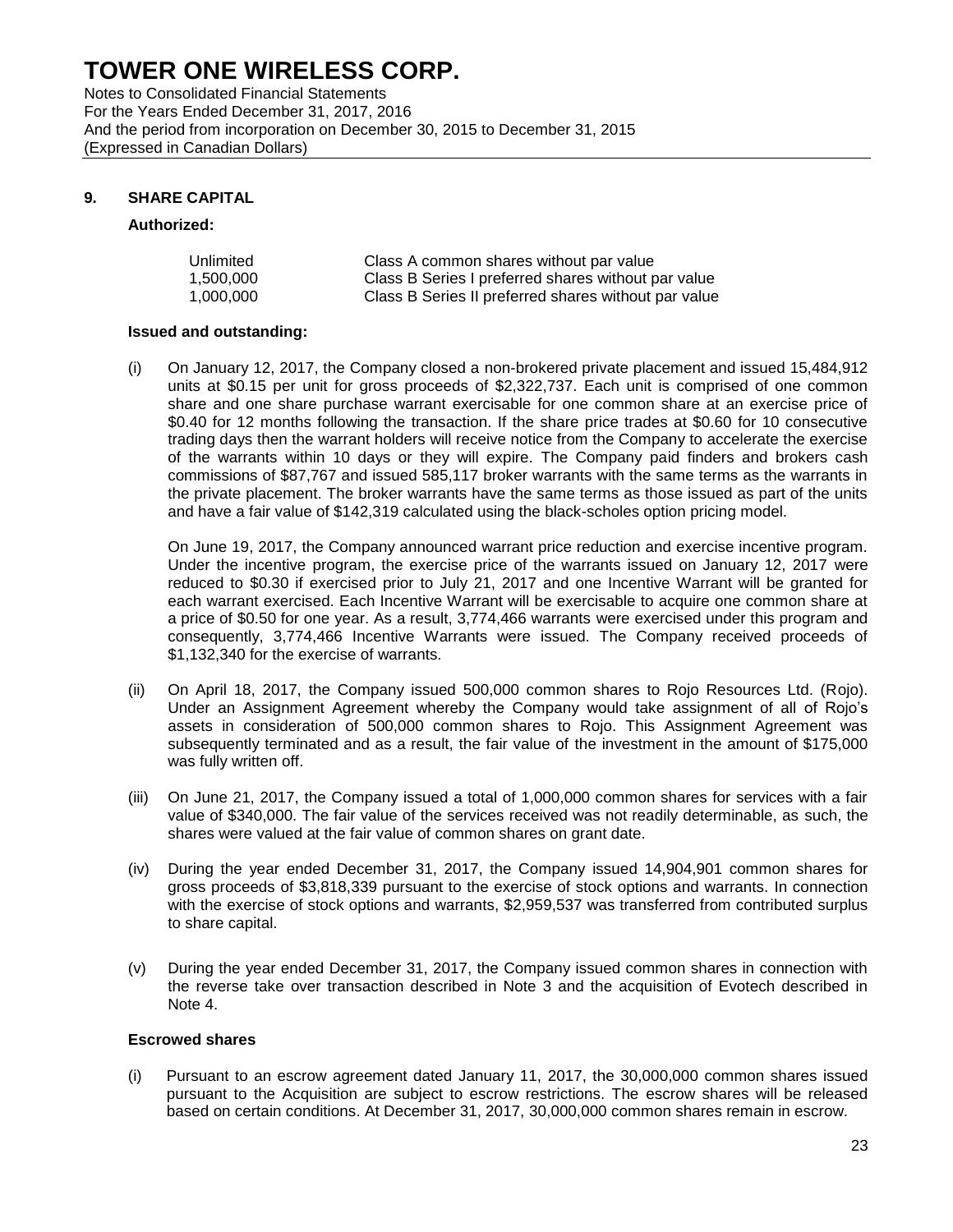Notes to Consolidated Financial Statements For the Years Ended December 31, 2017, 2016 And the period from incorporation on December 30, 2015 to December 31, 2015 (Expressed in Canadian Dollars)

## **9. SHARE CAPITAL (Continued)**

(ii) In addition, the 500,000 common shares issued to Rojo are subject to escrow restrictions. These escrow shares will be released 10% on the issuance date, with the remaining to be released 15% every six months. As of December 31, 2017, there were 375,000 common shares remain in escrow.

#### **Warrants**

Information regarding the Company's outstanding warrants is summarized below:

|                                     | <b>Number</b> | Weighted average<br>exercise price |
|-------------------------------------|---------------|------------------------------------|
|                                     |               |                                    |
| Balance, December 31, 2016 and 2015 | -             |                                    |
| Granted                             | 19,844,495    | 0.42                               |
| Exercised                           | (3,774,466)   | 0.40                               |
| Balance, December 31, 2017          | 16,070,029    | 0.42                               |

The following table summarizes the share purchase warrants outstanding and exercisable as at December 31, 2017:

| Number of warrants outstanding |                       | Weighted average<br>remaining life of |                  |
|--------------------------------|-----------------------|---------------------------------------|------------------|
| and exercisable                | <b>Exercise Price</b> | Warrants                              | Expiry date      |
|                                | \$                    |                                       |                  |
| 12,295,563                     | 0.40                  | 0.03                                  | January 12, 2018 |
| 3,774,466                      | 0.50                  | 0.55                                  | July 21, 2018    |
| 16,070,029                     | 0.42                  | 0.16                                  |                  |

There were no warrants outstanding and exercisable as at December 31, 2016 and 2015.

As part of the January 12, 2017 private placement, the Company issued 585,117 agent warrants as part of the share issue costs. The fair value of the agent warrants was determined to be \$142,319 or \$0.24 per warrant using the Black-Scholes option pricing model, which requires management to make estimates that are subjective and may not be representative of the actual results. Changes in assumptions can materially affect estimates of fair value. The following assumptions were used for the calculation:

| Risk-free interest rate  | 0.76%   |
|--------------------------|---------|
| Expected life (in years) | 2 years |
| Expected volatility      | 171%    |
| Expected dividend yield  | 0%      |
| Expected forfeiture rate | 0%      |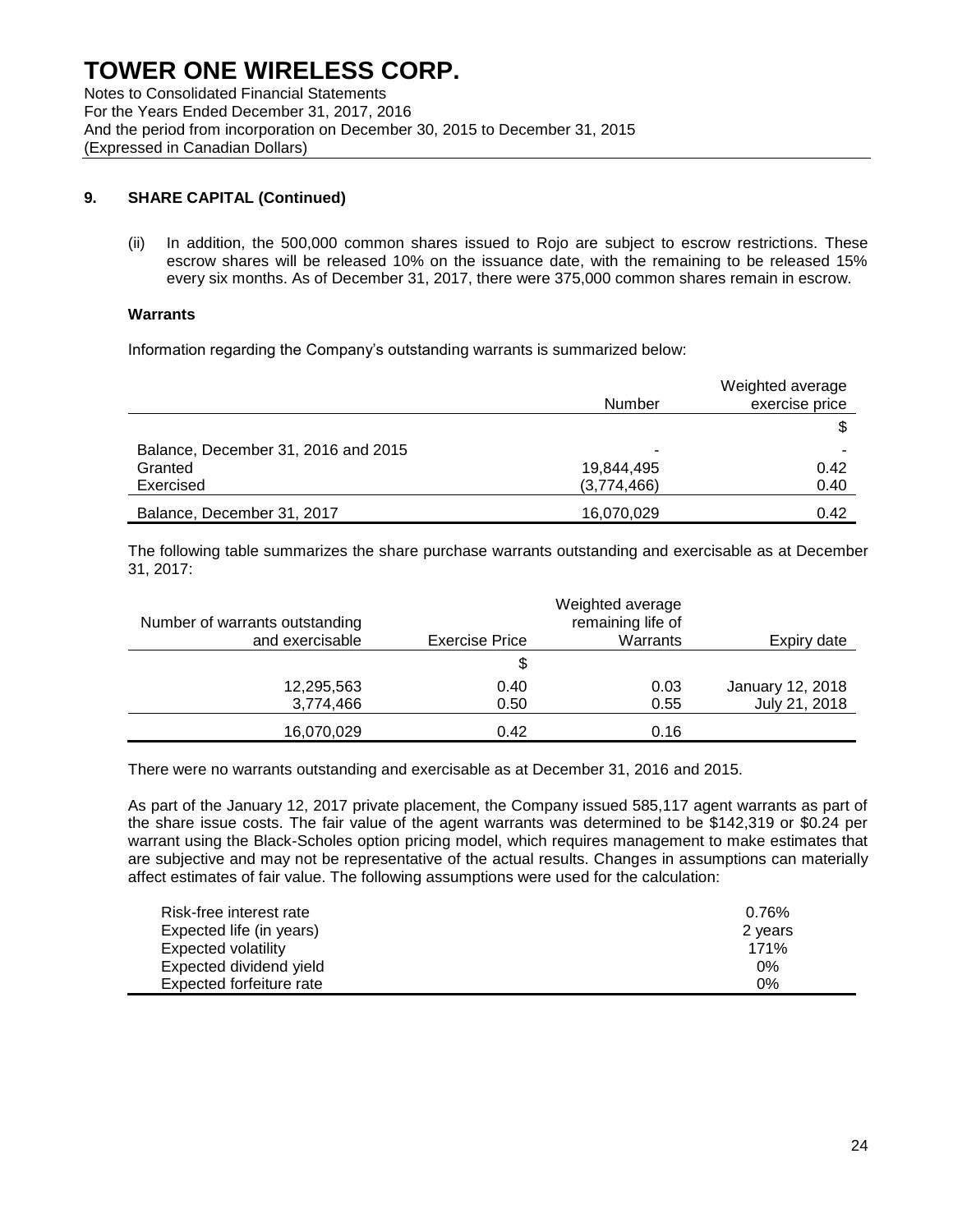Notes to Consolidated Financial Statements For the Years Ended December 31, 2017, 2016 And the period from incorporation on December 30, 2015 to December 31, 2015 (Expressed in Canadian Dollars)

#### **9. SHARE CAPITAL (Continued)**

#### **Stock options**

The Company has established a stock option plan for directors, employees, and consultants. Under the Company's stock option plan, the exercise price of each option is determined by the Board, subject to the Discounted Market Price policies of the Canadian Stock Exchange. The aggregate number of shares issuable pursuant to options granted under the plan is limited to 10% of the Company's issued shares at the time the options are granted. The aggregate number of options granted to any one optionee in a 12 month period is limited to 5% of the issued shares of the Company.

During the year ended December 31, 2017, the Company granted stock options to certain directors, officers, debtors, employees and consultants of the Company.

A continuity of stock options for the years ended December 31, 2017 and 2016, and for the period from incorporation on December 30, 2015 to December 31, 2015 is as follows:

|                                     |                | Weighted average |
|-------------------------------------|----------------|------------------|
|                                     | Number         | exercise price   |
|                                     |                |                  |
| Balance, December 31, 2016 and 2015 | -              |                  |
| Granted                             | 15,695,000     | 0.25             |
| Exercised                           | (11, 130, 435) | 0.17             |
| Balance, December 31, 2017          | 4,564,565      | 0.28             |

As at December 31, 2017, the following options were outstanding and exercisable:

| Options<br>Outstanding | Options<br>exercisable | Exercise<br>price | Remaining life<br>(years) | Expiry<br>date     |
|------------------------|------------------------|-------------------|---------------------------|--------------------|
|                        |                        | \$                |                           |                    |
| 700,000                | 531,250                | 0.45              | 4.21                      | March 17, 2022     |
| 219,565                | 219,565                | 0.23              | 4.34                      | May 4, 2022        |
| 1,100,000              | 1,100,000              | 0.25              | 4.71                      | September 14, 2022 |
| 100,000                | 100.000                | 0.25              | 4.79                      | October 16, 2022   |
| 600,000                | 600,000                | 0.25              | 4.92                      | November 29, 2022  |
| 695,000                | 695,000                | 0.26              | 4.92                      | November 30, 2022  |
| 100,000                | 100,000                | 0.25              | 4.94                      | December 8, 2022   |
| 1,050,000              | 1,050,000              | 0.25              | 2.00                      | December 31, 2019  |
| 4,564,565              | 4,395,815              | 0.28              | 4.06                      |                    |

There were no options outstanding and exercisable as at December 31, 2016 and 2015.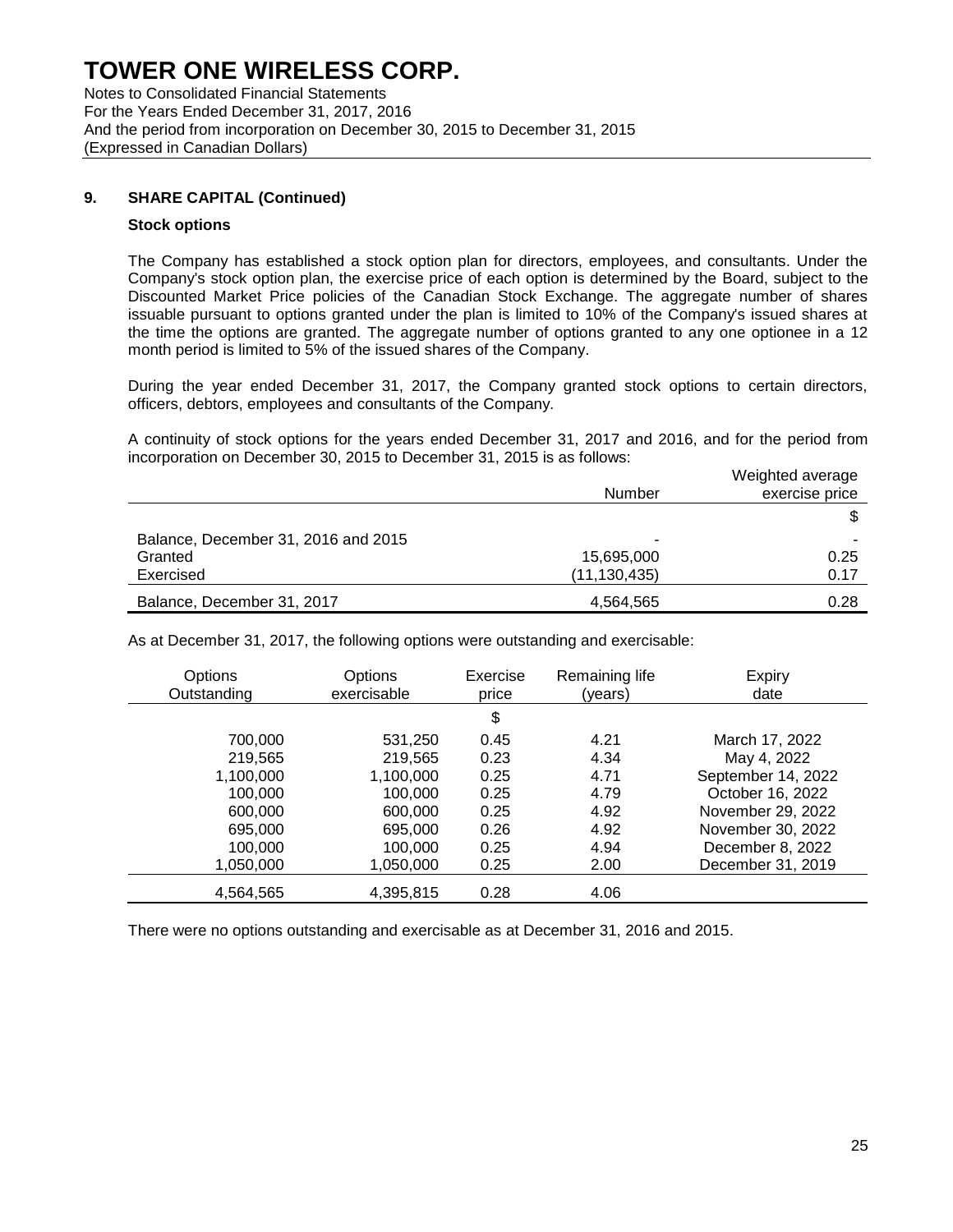Notes to Consolidated Financial Statements For the Years Ended December 31, 2017, 2016 And the period from incorporation on December 30, 2015 to December 31, 2015 (Expressed in Canadian Dollars)

### **9. SHARE CAPITAL (Continued)**

During the year ended December 31, 2017, the Company recorded share-based compensation expense of \$3,693,800, representing the fair value of stock options granted and vested during the year. The fair value of stock options granted was calculated using the Black-Scholes option pricing model, which requires management to make estimates that are subjective and may not be representative of the actual results. Changes in assumptions can materially affect estimates of fair value. The following assumptions were used for the calculation:

| Risk-free interest rate                        | 0.76%   |
|------------------------------------------------|---------|
| Expected life (in years)                       | 2 years |
| Expected volatility                            | 215%    |
| Expected dividend yield                        | $0\%$   |
| Expected forfeiture rate                       | 0%      |
| Share price                                    | \$0.25  |
| Weighted average fair value of options granted | \$0.26  |

No stock options were granted during the period from incorporation on December 30, 2015 to December 31, 2016.

### **10. CAPITAL DISCLOSURE**

The Company considers its capital under management to be comprised of shareholders' equity and any debt that it may issue. The Company's objectives when managing capital are to maximize return on investment in towers, expand the Company's wireless coverage footprint and to maximize returns for shareholders over the long term. The Company is not subject to any capital restrictions. There has been no change in the Company's objectives in managing its capital.

### **11. FINANCIAL INSTRUMENTS AND RISK**

#### *Fair values*

The Company's financial instruments include cash, amounts receivable, bank indebtedness, accounts payable, due to related parties and loans payable. The carrying amounts of these financial instruments are a reasonable estimate of their fair values because of their current nature.

The following table summarizes the carrying values of the Company's financial instruments:

|                                                           | 2017      | 2016   |
|-----------------------------------------------------------|-----------|--------|
|                                                           |           |        |
| Financial assets at fair value through profit or loss (i) | 284,225   | 9.864  |
| Loans and receivables (ii)                                | 90.940    |        |
| Other financial liabilities (iii)                         | 2.244.992 | 70,406 |

(i) Cash

(ii) Amounts receivable and due from related party

(iii) Bank indebtedness, accounts payable, due to related parties and loans payable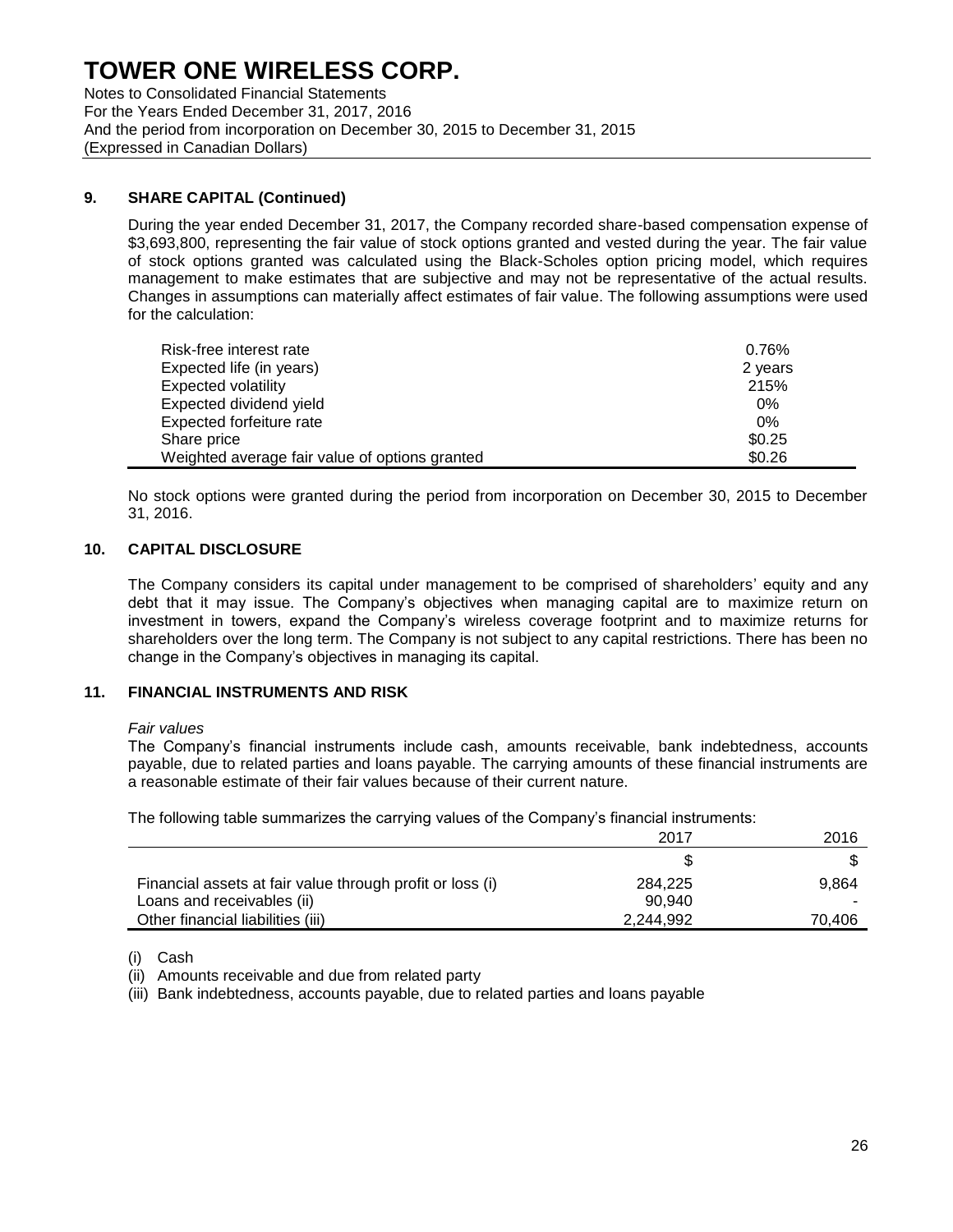Notes to Consolidated Financial Statements For the Years Ended December 31, 2017, 2016 And the period from incorporation on December 30, 2015 to December 31, 2015 (Expressed in Canadian Dollars)

## **11. FINANCIAL INSTRUMENTS AND RISK (Continued)**

The Company provides information about financial instruments that are measured at fair value, grouped into Level 1 to 3 based on the degree to which the inputs used to determine the fair value are observable.

- Level 1 fair value measurements are those derived from quoted prices in active markets for identical assets or liabilities.
- Level 2 fair value measurements are those derived from inputs other than quoted prices included within Level 1, that are observable either directly or indirectly.
- Level 3 fair value measurements are those derived from valuation techniques that include inputs that are not based on observable market data.

The Company's cash is measured using level 1 fair value measurements.

#### *Credit Risk*

Credit risk is the risk of financial loss to the Company if a customer or counterparty to a financial instrument fails to meet its contractual obligations. Financial instruments that potentially subject the Company to concentrations of credit risk consist principally of cash. To minimize the credit risk the Company places cash with high credit quality financial institutions.

#### *Liquidity Risk*

Liquidity risk is the risk that the Company will not be able to meet its financial obligations as they fall due. The Company's objective in managing liquidity risk is to ensure that it has sufficient liquidity available to meet its liabilities when due. The Company uses cash to settle its financial obligations as they fall due. The ability to do this relies on the Company's ability to collect its revenue in a timely manner, continuous support from shareholders and investors and maintain sufficient cash on hand. As at December 31, 2017, the Company is not subject to significant liquidity risk.

#### *Currency Risk*

The Company generates revenues and incurs expenses and capital expenditures in Canada, Colombia, Argentina and USA and is exposed to the resulting risk from changes in foreign currency exchange rates. Some administrative and head office related expenses are incurred in Canada. In addition, the Company holds financial assets and liabilities in foreign currencies that expose the Company to foreign exchange risks. A significant change in the currency exchange rates between the Canadian dollar relative to the Colombia Peso, Argentina Peso or US dollars could have an effect on the Company's results of operations, financial position and/or cash flows. The Company has not hedged its exposure to currency fluctuations.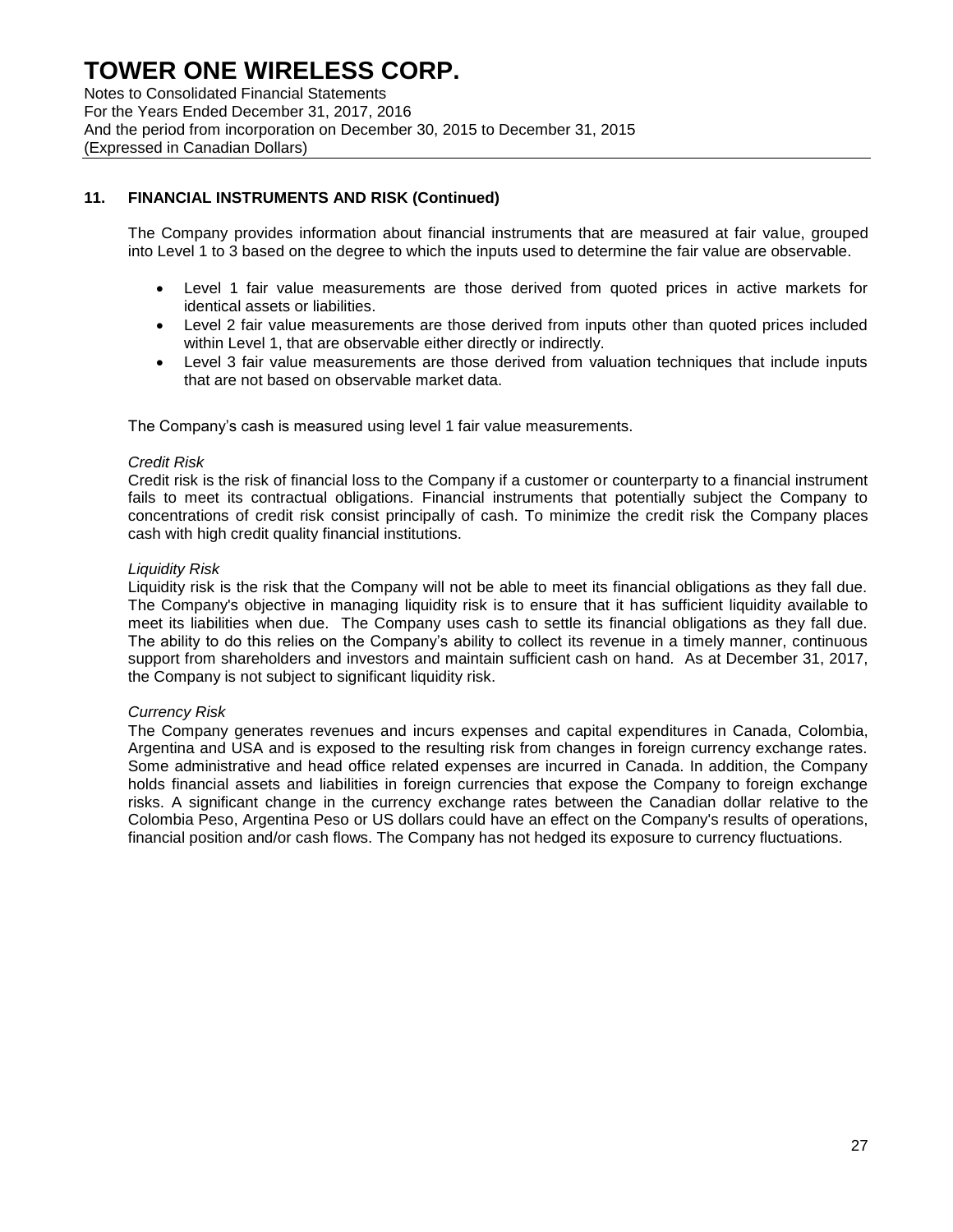Notes to Consolidated Financial Statements For the Years Ended December 31, 2017, 2016 And the period from incorporation on December 30, 2015 to December 31, 2015 (Expressed in Canadian Dollars)

## **11. FINANCIAL INSTRUMENTS AND RISK (Continued)**

At December 31, 2017, the Company had the following financial instruments denominated in foreign currency:

|                | <b>Tower Three</b><br>Colombian<br>Peso | Evotech<br>Argentinian<br>Peso | <b>TCTS</b><br><b>US Dollar</b> | Innervision<br>Colombian<br>peso | Total       |
|----------------|-----------------------------------------|--------------------------------|---------------------------------|----------------------------------|-------------|
|                | \$                                      | \$                             | \$                              | \$                               | \$          |
| Cash           | 920                                     | 41,801                         | 5,339                           | $\blacksquare$                   | 48,060      |
| Line of credit | ۰                                       |                                | (48,096)                        |                                  | (48,096)    |
| Accounts       |                                         |                                |                                 |                                  |             |
| receivable     | 1,164                                   | 16,160                         |                                 |                                  | 17,324      |
| Accounts       |                                         |                                |                                 |                                  |             |
| payable        | (80, 868)                               | (472,181)                      |                                 |                                  | (553, 049)  |
| Due to related |                                         |                                |                                 |                                  |             |
| parties        | (1,340,650)                             |                                |                                 |                                  | (1,340,650) |
|                | (1, 419, 434)                           | (414,220)                      | 5,339                           |                                  | (1,828,315) |

As at December 31, 2017, the Company had the following financial instruments denominated in foreign currency:

| <b>Tower Three</b><br><b>Colombian Peso</b> |
|---------------------------------------------|
| \$                                          |
| 9,864                                       |
| (21, 151)                                   |
| (11, 758)                                   |
|                                             |

*Interest Rate Risk*

Risk Interest rate risk is the risk that future cash flows of the Company's assets and liabilities can change due to a change in interest rates. Loans payable have a fixed interest rate of 24%, and cash earns interest at a nominal rate. The Company is not exposed to significant interest rate risk.

#### *Other Price Risk*

The Company is not subject to other price risk.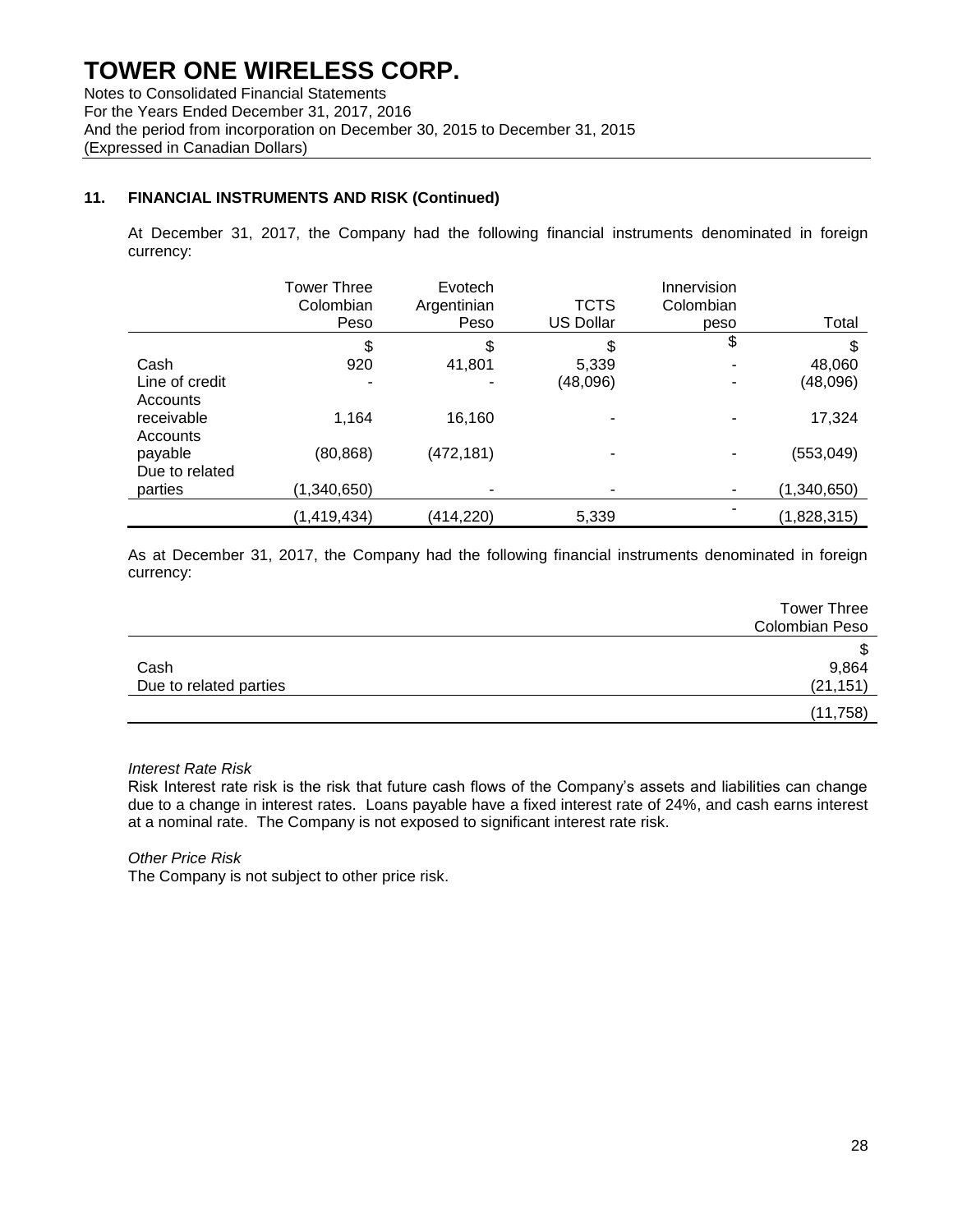Notes to Consolidated Financial Statements For the Years Ended December 31, 2017, 2016 And the period from incorporation on December 30, 2015 to December 31, 2015 (Expressed in Canadian Dollars)

#### **12. INCOME TAXES**

Deferred taxes are recognized for the future income tax consequences attributable to differences between the carrying values of assets and liabilities and their respective income tax bases. Deferred tax assets are evaluated periodically and if realization is not considered likely, a valuation allowance is provided.

The reconciliation of income tax attributable to continuing operations computed at the statutory tax rate of 26% (2016– 25%, 2015 - 25%) to income tax expense is:

|                                                                     |             |          | Period from<br>incorporation<br>on December<br>30, 2015 to<br>December 31, |
|---------------------------------------------------------------------|-------------|----------|----------------------------------------------------------------------------|
|                                                                     | 2017        | 2016     | 2015                                                                       |
| Canadian statutory income tax rate                                  | 26%         | 25%      | 25%                                                                        |
|                                                                     |             |          | \$                                                                         |
| Income tax recovery at statutory rate<br>Effect on income taxes of: | 2,458,000   | 73,000   | 5,000                                                                      |
| Income tax rate differences                                         | 6.000       |          |                                                                            |
| Permanent differences                                               | (1,457,000) |          |                                                                            |
| Losses not recognized                                               | (902,000)   | (73,000) | (5.000)                                                                    |
| Income taxes recoverable                                            | (105,000)   |          |                                                                            |

The significant components of deferred income tax assets and liabilities are as follows:

|                                             | 2017          | 2016     |
|---------------------------------------------|---------------|----------|
|                                             | \$            | \$       |
| Deferred income tax assets (liabilities)    |               |          |
| Non-capital losses carried forward          | 2,214,000     | 78,000   |
| Share issuance costs                        | 19,000        |          |
| Total gross deferred income tax assets      | 2,233,000     | 78,000   |
| Unrecognized deferred income tax assets     | (2, 128, 000) | (78,000) |
| Net deferred income tax asset (liabilities) | 105,000       |          |
| Intangible assets                           | (694,000)     |          |
| Net deferred income tax asset (liabilities) | (589,000)     |          |

As at December 31, 2017, the Company had non-capital losses carried forward of approximately \$7,829,000 (2016 - \$292,000) which may be applied to reduce future years' taxable income.